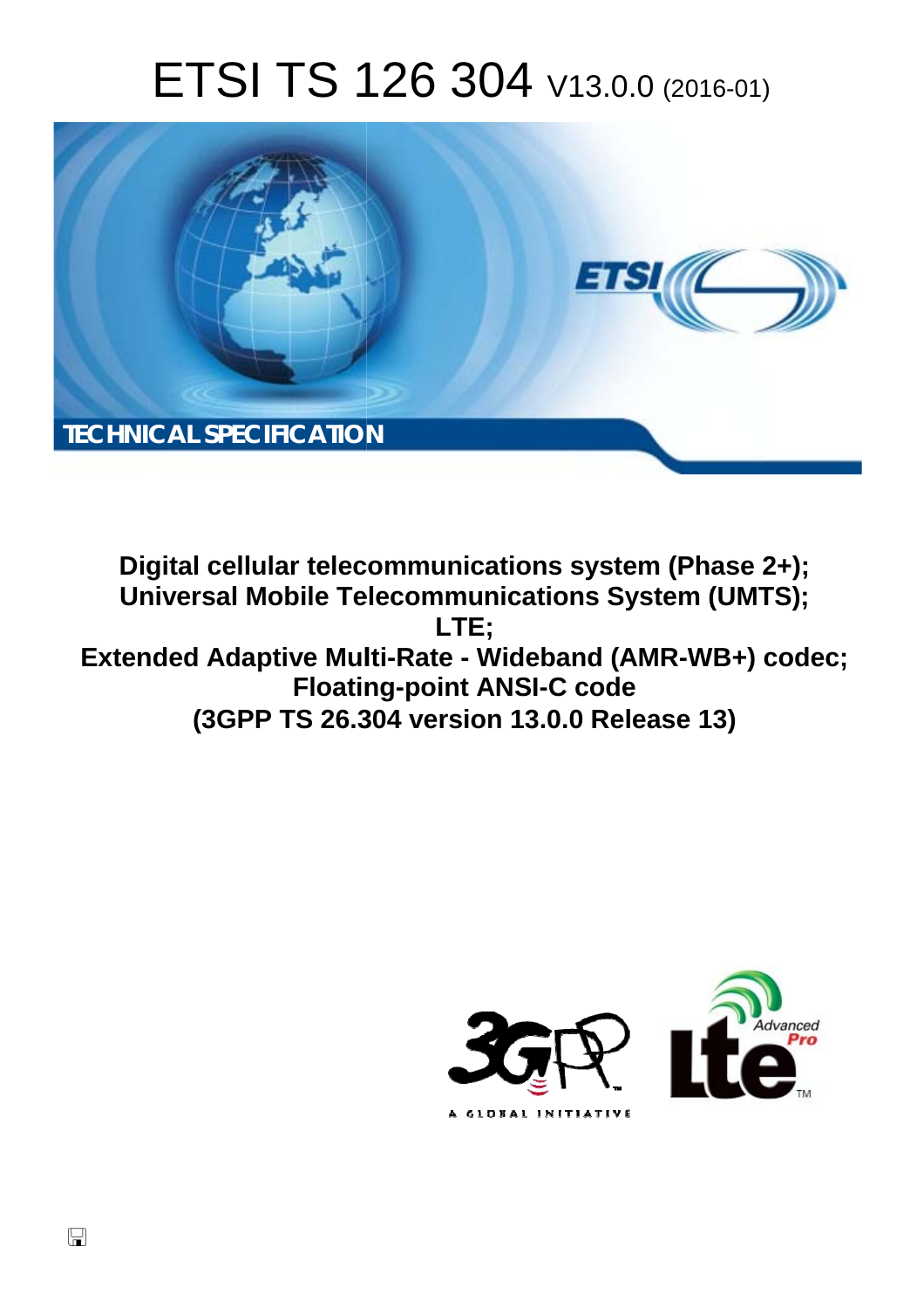Reference RTS/TSGS-0426304vd00

> Keywords GSM,LTE,UMTS

#### *ETSI*

#### 650 Route des Lucioles F-06921 Sophia Antipolis Cedex - FRANCE

Tel.: +33 4 92 94 42 00 Fax: +33 4 93 65 47 16

Siret N° 348 623 562 00017 - NAF 742 C Association à but non lucratif enregistrée à la Sous-Préfecture de Grasse (06) N° 7803/88

#### *Important notice*

The present document can be downloaded from: <http://www.etsi.org/standards-search>

The present document may be made available in electronic versions and/or in print. The content of any electronic and/or print versions of the present document shall not be modified without the prior written authorization of ETSI. In case of any existing or perceived difference in contents between such versions and/or in print, the only prevailing document is the print of the Portable Document Format (PDF) version kept on a specific network drive within ETSI Secretariat.

Users of the present document should be aware that the document may be subject to revision or change of status. Information on the current status of this and other ETSI documents is available at <http://portal.etsi.org/tb/status/status.asp>

If you find errors in the present document, please send your comment to one of the following services: <https://portal.etsi.org/People/CommiteeSupportStaff.aspx>

#### *Copyright Notification*

No part may be reproduced or utilized in any form or by any means, electronic or mechanical, including photocopying and microfilm except as authorized by written permission of ETSI.

The content of the PDF version shall not be modified without the written authorization of ETSI. The copyright and the foregoing restriction extend to reproduction in all media.

> © European Telecommunications Standards Institute 2016. All rights reserved.

**DECT**TM, **PLUGTESTS**TM, **UMTS**TM and the ETSI logo are Trade Marks of ETSI registered for the benefit of its Members. **3GPP**TM and **LTE**™ are Trade Marks of ETSI registered for the benefit of its Members and of the 3GPP Organizational Partners.

**GSM**® and the GSM logo are Trade Marks registered and owned by the GSM Association.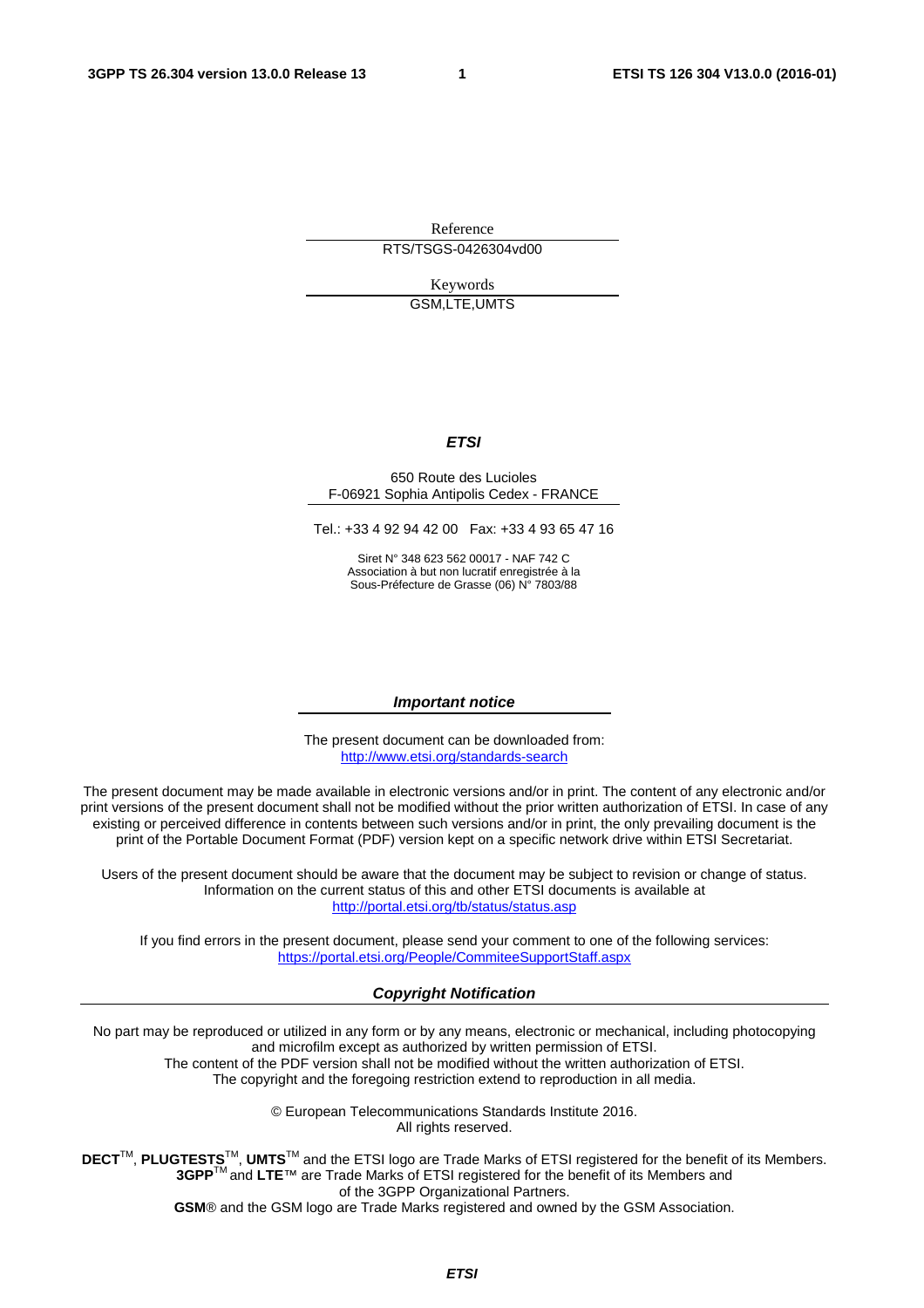### Intellectual Property Rights

IPRs essential or potentially essential to the present document may have been declared to ETSI. The information pertaining to these essential IPRs, if any, is publicly available for **ETSI members and non-members**, and can be found in ETSI SR 000 314: *"Intellectual Property Rights (IPRs); Essential, or potentially Essential, IPRs notified to ETSI in respect of ETSI standards"*, which is available from the ETSI Secretariat. Latest updates are available on the ETSI Web server [\(https://ipr.etsi.org/](https://ipr.etsi.org/)).

Pursuant to the ETSI IPR Policy, no investigation, including IPR searches, has been carried out by ETSI. No guarantee can be given as to the existence of other IPRs not referenced in ETSI SR 000 314 (or the updates on the ETSI Web server) which are, or may be, or may become, essential to the present document.

### Foreword

This Technical Specification (TS) has been produced by ETSI 3rd Generation Partnership Project (3GPP).

The present document may refer to technical specifications or reports using their 3GPP identities, UMTS identities or GSM identities. These should be interpreted as being references to the corresponding ETSI deliverables.

The cross reference between GSM, UMTS, 3GPP and ETSI identities can be found under <http://webapp.etsi.org/key/queryform.asp>.

### Modal verbs terminology

In the present document "**shall**", "**shall not**", "**should**", "**should not**", "**may**", "**need not**", "**will**", "**will not**", "**can**" and "**cannot**" are to be interpreted as described in clause 3.2 of the [ETSI Drafting Rules](http://portal.etsi.org/Help/editHelp!/Howtostart/ETSIDraftingRules.aspx) (Verbal forms for the expression of provisions).

"**must**" and "**must not**" are **NOT** allowed in ETSI deliverables except when used in direct citation.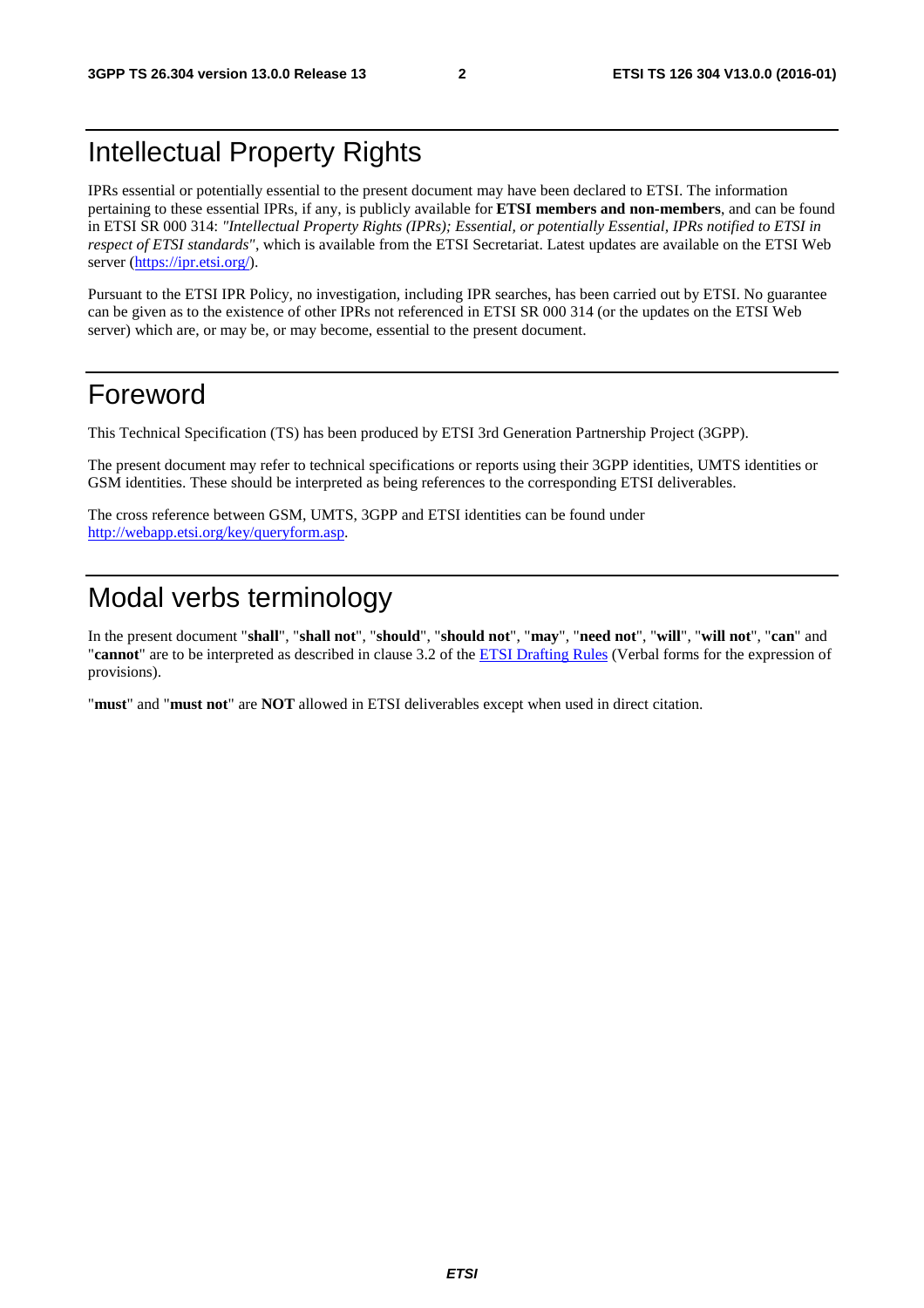$\mathbf{3}$ 

### Contents

| 1                                                            |                               |  |
|--------------------------------------------------------------|-------------------------------|--|
| $\overline{2}$                                               |                               |  |
| 3<br>3.1<br>3.2                                              |                               |  |
| $\overline{4}$<br>4.1<br>4.2<br>4.3<br>4.4<br>4.4.1<br>4.4.2 |                               |  |
| 5<br>5.1<br>5.2                                              |                               |  |
|                                                              | <b>Annex A (informative):</b> |  |
| A.1<br>A.1.1<br>A.1.2                                        |                               |  |
| A.2                                                          |                               |  |
|                                                              | <b>Annex B</b> (informative): |  |
|                                                              |                               |  |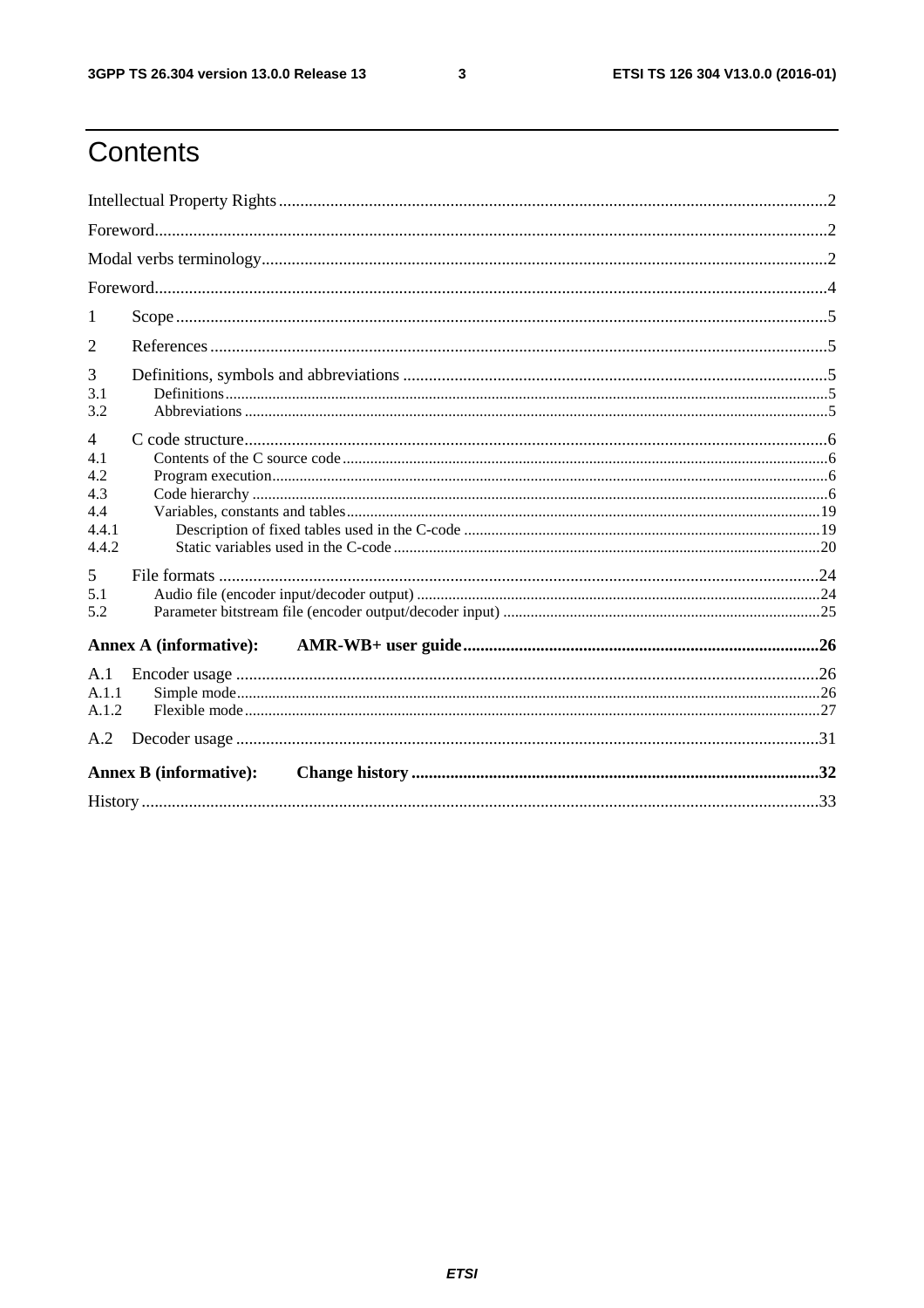### Foreword

This Technical Specification has been produced by the 3<sup>rd</sup> Generation Partnership Project (3GPP).

The contents of the present document are subject to continuing work within the TSG and may change following formal TSG approval. Should the TSG modify the contents of the present document, it will be re-released by the TSG with an identifying change of release date and an increase in version number as follows:

Version x.y.z

where:

- x the first digit:
	- 1 presented to TSG for information;
	- 2 presented to TSG for approval;
	- 3 or greater indicates TSG approved document under change control.
- y the second digit is incremented for all changes of substance, i.e. technical enhancements, corrections, updates, etc.
- z the third digit is incremented when editorial only changes have been incorporated in the document.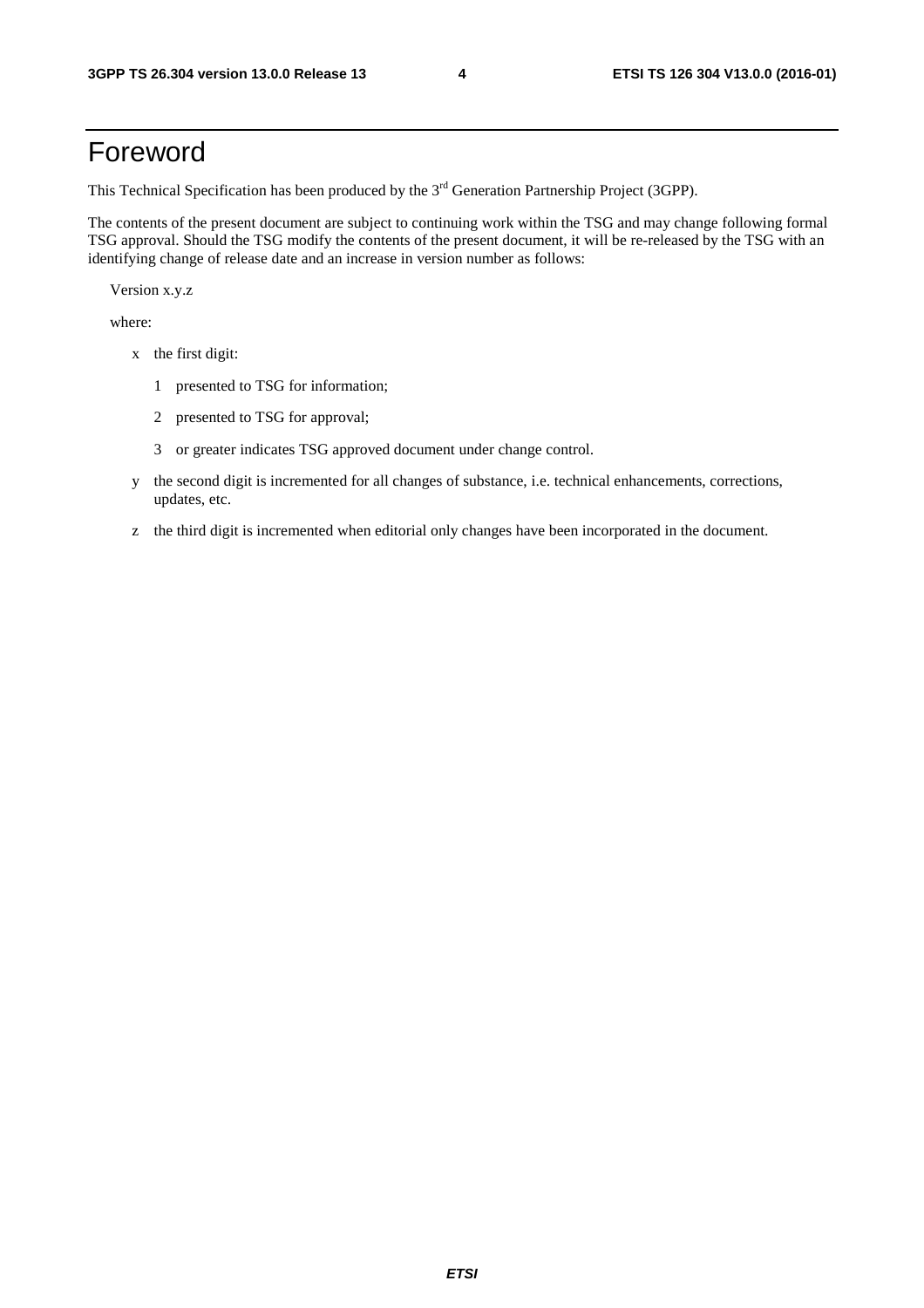### 1 Scope

The present document contains an electronic copy of the ANSI-C code for the Floating-point Extended Adaptive Multi-Rate Wideband codec. Alternatively, fixed-point ANSI-C code is specified in 3GPP TS 26.273 [1]. The floating-point codec/encoder/decoder specified in this document or the fixed-point codec/encoder/decoder specified in [1] may be used depending on if the implementation platform is better suited for a floating-point or a fixed-point implementation. It has been verified that the fixed-point and floating-point codecs interoperate with each other without any artifacts.

The floating-point ANSI-C code in the present document defines, besides the fixed-point c-code specified in [1], one valid reference implementation of the Extended Adaptive Multi-Rate Wideband transcoder (3GPP TS 26.290 [2]). Standard conformance is enforced by meeting the conformance criteria defined in [3].

### 2 References

The following documents contain provisions which, through reference in this text, constitute provisions of the present document.

- References are either specific (identified by date of publication, edition number, version number, etc.) or non-specific.
- For a specific reference, subsequent revisions do not apply.
- For a non-specific reference, the latest version applies. In the case of a reference to a 3GPP document (including a GSM document), a non-specific reference implicitly refers to the latest version of that document *in the same Release as the present document*.
- [1] 3GPP TS 26.273: "ANSI-C code for the Fixed-point Extended AMR Wideband codec".
- [2] 3GPP TS 26.290: " Audio codec processing functions; Extended AMR Wideband codec; Transcoding functions ".
- [3] 3GPP TS 26.274: " Audio codec processing functions; Extended Adaptive Multi-Rate Wideband (AMR-WB+) codec; Conformance testing ".
- [4] 3GPP TS 26.244: "Transparent end-to-end packet switched streaming service (PSS); 3GPP file format (3GP)"

### 3 Definitions, symbols and abbreviations

### 3.1 Definitions

For the purposes of the present document, the terms and definitions are given in TS 26.290 [2].

### 3.2 Abbreviations

For the purposes of the present document, the following abbreviations apply:

| Extended Adaptive Multi-Rate WideBand   |
|-----------------------------------------|
| American National Standards Institute   |
| Global System for Mobile communications |
| Input/Output                            |
| <b>Random Access Memory</b>             |
| Read Only Memory                        |
|                                         |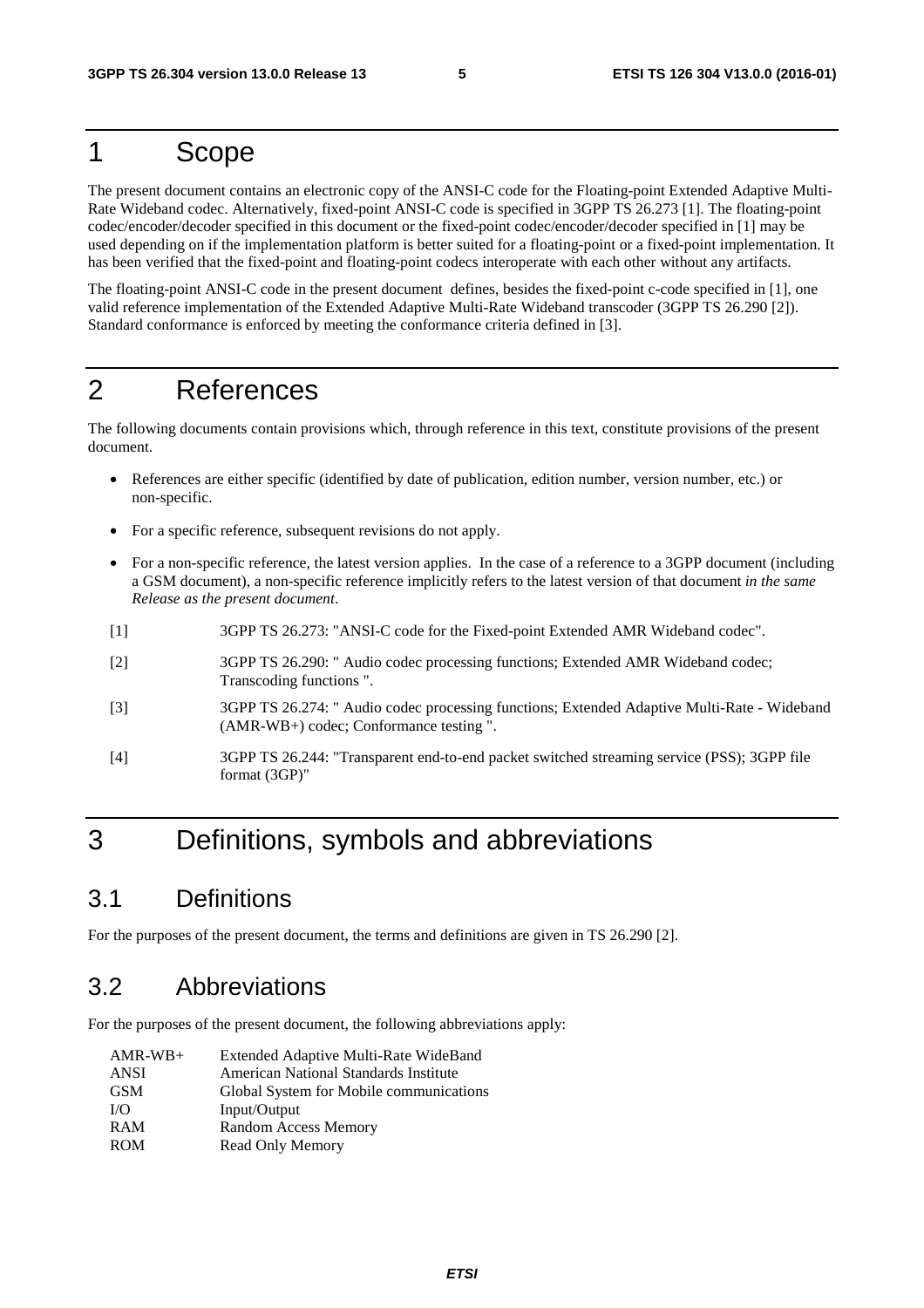### 4 C code structure

This clause gives an overview of the structure of the C code and provides an overview of the contents and organization of the C code attached to the present document.

The C code has been verified on the following systems:

- IBM PC/AT compatible computers with Windows 2000 SP4 and Microsoft Visual C++ v.6.0 compiler.

ANSI-C was selected as the programming language because portability was desirable.

### 4.1 Contents of the C source code

The C code distribution has the files divided in five different directories, all present in the directory *c-code*. The directories are: *common, decoder, encoder, lib\_amr* and *include*. The distributed files with suffix "c" contain the source code and the files with suffix "h" are the header files.

Project and workspace files are provided in the directory *MSVC*.

### 4.2 Program execution

The Extended Adaptive Multi-Rate Wideband codec is implemented in two programs:

- (*encoder*) audio encoder;
- (*decoder*) audio decoder.

The programs should be called like:

- encoder [encoder options] –if <audio input file> -of <parameter file>;
- decoder [decoder options] –if <parameter file> -of <audio output file>.

The input files contain one or two channels of 16-bit linear encoded PCM audio samples stored in the *wav* file format and the parameter files contain encoded audio data and some additional flags.

The encoder and decoder options will be explained by running the applications without input arguments. See the file readme.txt for more information on how to run the *encoder* and *decoder* programs.

### 4.3 Code hierarchy

Tables 1 and 2 are call graphs that show the functions used in the audio codec.

Each column represents a call level and each cell a function. The functions contain calls to the functions in rightwards neighbouring cells. The time order in the call graphs is from the top downwards as the processing of a frame advances. All standard C functions: memcpy(), fwrite(), etc. have been omitted. The initialization of the static RAM (i.e. calling the \_init functions) is also omitted.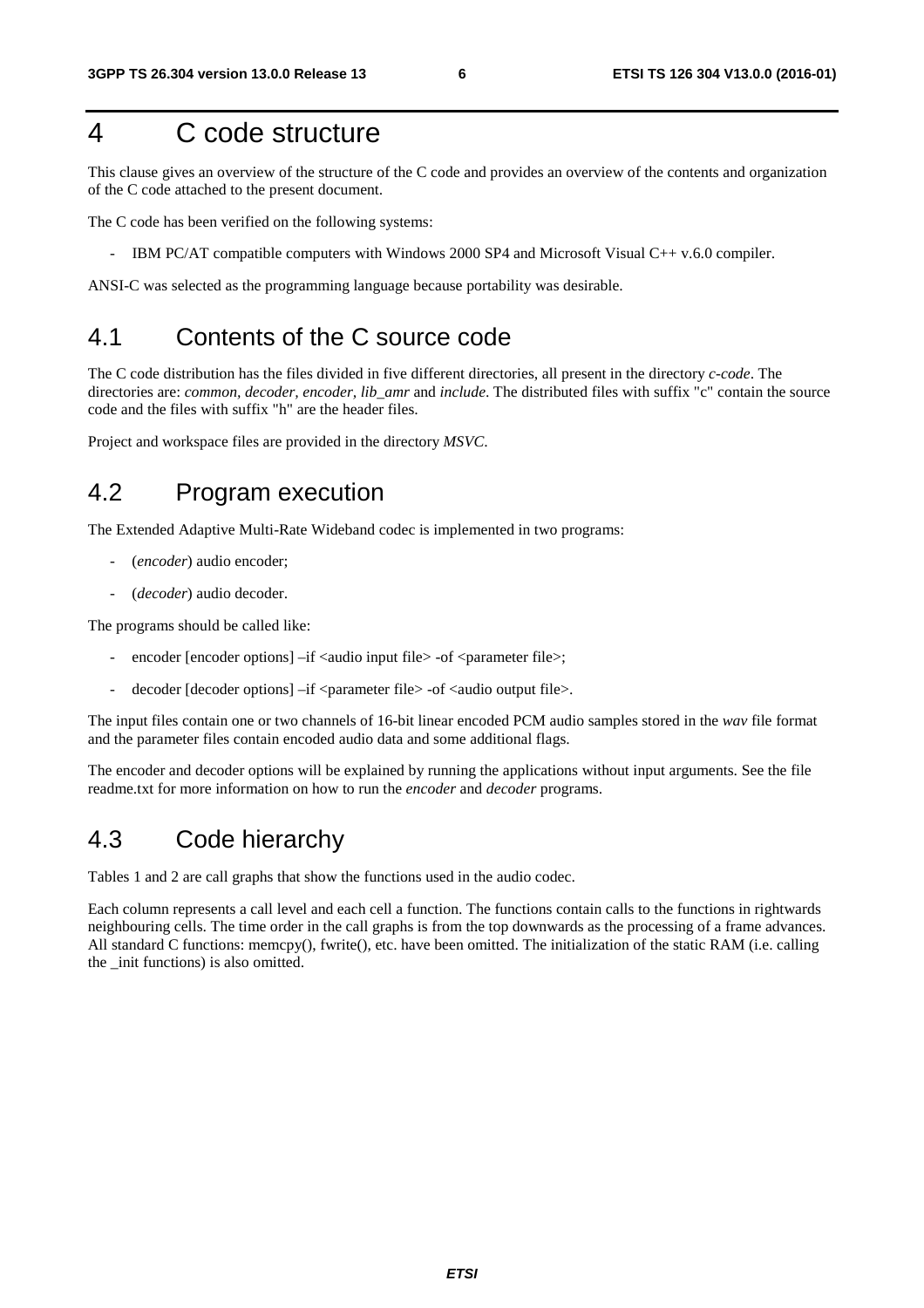#### **Table 1: Encoder call structure**

| coder_amrwb_plus |                 |                                   |                   |                         |
|------------------|-----------------|-----------------------------------|-------------------|-------------------------|
| stereo           |                 |                                   |                   |                         |
|                  | decim_12k8      |                                   |                   |                         |
|                  |                 | interpol                          |                   |                         |
|                  | hp50_12k8       |                                   |                   |                         |
|                  | mix_ch          |                                   |                   |                         |
|                  | E_UTIL_f_preemp |                                   |                   |                         |
|                  | h               |                                   |                   |                         |
|                  | mvr2r           |                                   |                   |                         |
|                  | coder_lf        |                                   |                   |                         |
|                  |                 | mvr2r                             |                   |                         |
|                  |                 | E_UTIL_autocorr                   |                   |                         |
|                  |                 |                                   |                   |                         |
|                  |                 | lag_wind                          |                   |                         |
|                  |                 | E_LPC_lev_dur                     |                   |                         |
|                  |                 | E_LPC_a_isp_con                   |                   |                         |
|                  |                 | version                           |                   |                         |
|                  |                 |                                   | E_LPC_chebyshev   |                         |
|                  |                 | int_lpc_npl                       |                   |                         |
|                  |                 |                                   | E_LPC_f_isp_a_c   |                         |
|                  |                 |                                   | onversion         |                         |
|                  |                 |                                   |                   | E_LPC_isp_f_pol_<br>get |
|                  |                 | find_wsp                          |                   |                         |
|                  |                 |                                   | E_LPC_a_weight    |                         |
|                  |                 |                                   | E_UTIL_residu     |                         |
|                  |                 |                                   |                   |                         |
|                  |                 |                                   | E_UTIL_deemph     |                         |
|                  |                 | E_GAIN_lp_decim                   |                   |                         |
|                  |                 | $\overline{2}$<br>E_GAIN_open_loo |                   |                         |
|                  |                 | p_search                          |                   |                         |
|                  |                 | E_GAIN_olag_me                    |                   |                         |
|                  |                 | d                                 |                   |                         |
|                  |                 |                                   | E_GAIN_sort       |                         |
|                  |                 | E_LPC_isp_isf_co                  |                   |                         |
|                  |                 | nversion                          |                   |                         |
|                  |                 | $qpisf_2s_46b$                    |                   |                         |
|                  |                 |                                   | VQ_stage1(qpisf_  |                         |
|                  |                 |                                   | 2s.c              |                         |
|                  |                 |                                   | sub_VQ(qpisf_2c.c |                         |
|                  |                 |                                   |                   |                         |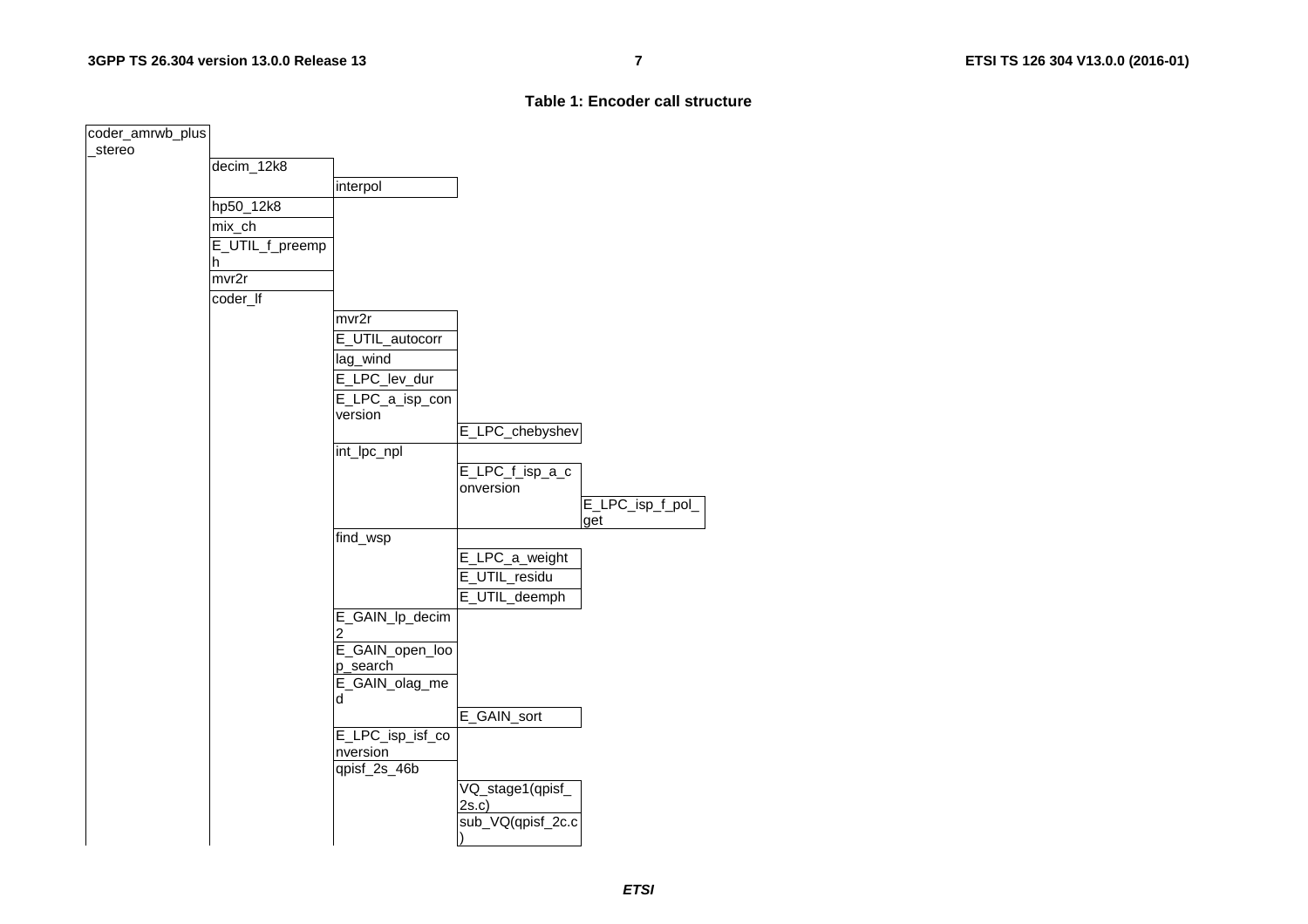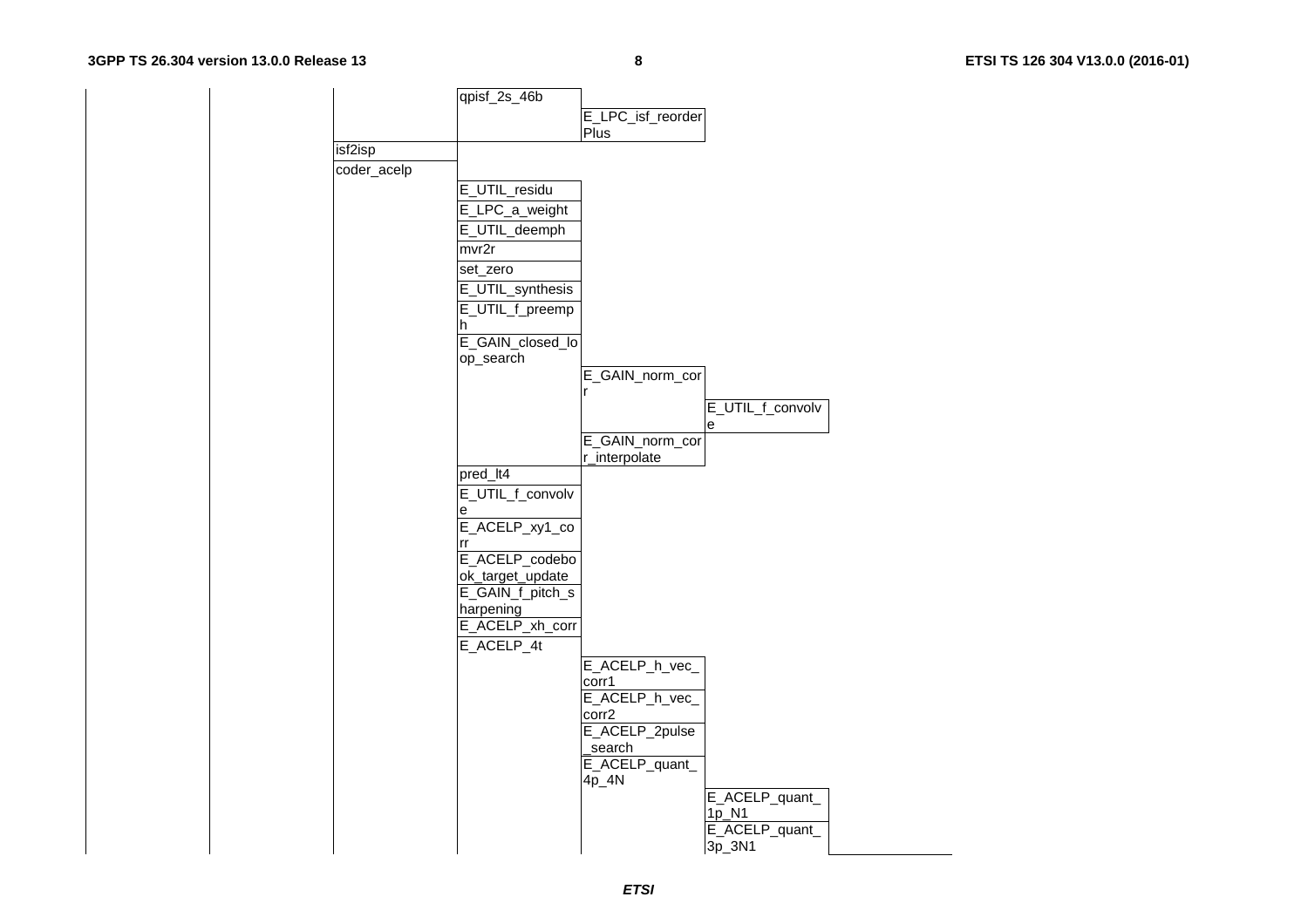|          |                 |                  |          |                   | E_ACELP_quant_ |
|----------|-----------------|------------------|----------|-------------------|----------------|
|          |                 |                  |          |                   | 2p_2N2         |
|          |                 |                  |          |                   | E_ACELP_quant_ |
|          |                 |                  |          |                   | 1p_N1          |
|          |                 |                  |          | E_ACELP_quant_    |                |
|          |                 |                  |          | 4p_4N1            |                |
|          |                 |                  |          |                   | E_ACELP_quant_ |
|          |                 |                  |          |                   | 2p_2N2         |
|          |                 |                  |          | E_ACELP_quant_    |                |
|          |                 |                  |          | 2p_2N2            |                |
|          |                 | E_ACELP_xy2_co   |          |                   |                |
|          |                 | rr               |          |                   |                |
|          |                 | q_gain2_plus     |          |                   |                |
|          | segsnr          |                  |          |                   |                |
|          | coder_tcx       |                  |          |                   |                |
|          |                 | cos_window       |          |                   |                |
|          |                 | E_LPC_a_weight   |          |                   |                |
|          |                 |                  |          |                   |                |
|          |                 | E_UTIL_residu    |          |                   |                |
|          |                 | E_UTIL_deemph    |          |                   |                |
|          |                 | fft9             |          |                   |                |
|          |                 |                  | fft_rel  |                   |                |
|          |                 | adap_low_freq_em |          |                   |                |
|          |                 | ph               |          |                   |                |
|          |                 | AVQ_cod          |          |                   |                |
|          |                 |                  | RE8_PPV  |                   |                |
|          |                 |                  |          | nearest_neighbor_ |                |
|          |                 |                  |          | 2D8               |                |
|          |                 | adap_lo_freq_dee |          |                   |                |
|          |                 |                  |          |                   |                |
|          |                 | mph<br>ifft9     |          |                   |                |
|          |                 |                  | ifft_rel |                   |                |
|          |                 | get_gain         |          |                   |                |
|          |                 |                  |          |                   |                |
|          |                 | q_gain_tcx       |          |                   |                |
|          |                 | E_UTIL_f_preemp  |          |                   |                |
|          |                 | h                |          |                   |                |
|          |                 | E_UTIL_synthesis |          |                   |                |
|          | mvi2i           |                  |          |                   |                |
| coder_hf |                 |                  |          |                   |                |
|          | E_UTIL_autocorr |                  |          |                   |                |
|          | lag_wind        |                  |          |                   |                |
|          | E_LPC_lev_dur   |                  |          |                   |                |
|          |                 |                  |          |                   |                |
|          | E_LPC_a_isp_con |                  |          |                   |                |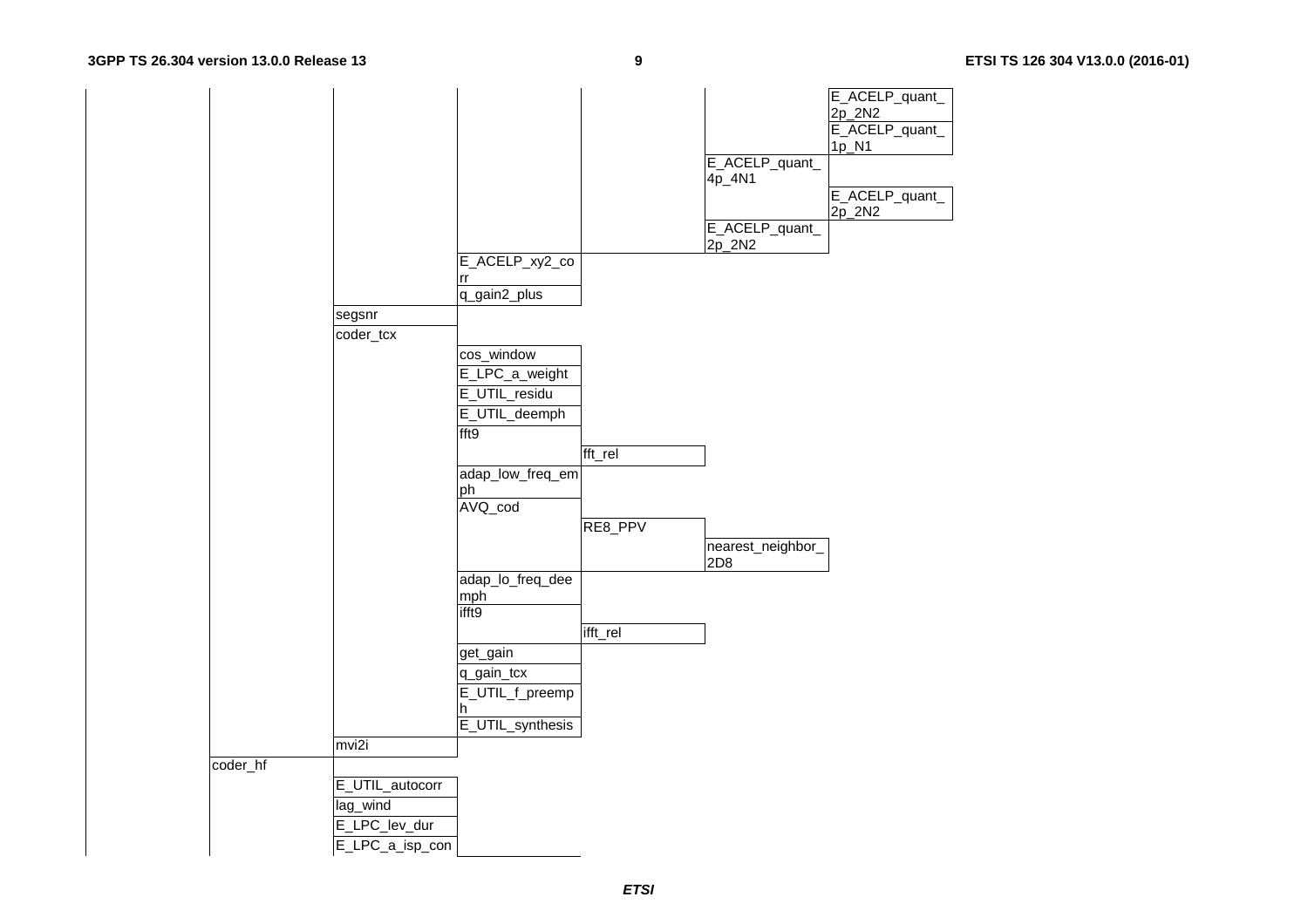**10 ETSI TS 126 304 V13.0.0 (2016-01)**

|                |                    | version          |                    |                  |      |  |
|----------------|--------------------|------------------|--------------------|------------------|------|--|
|                |                    |                  | E_LPC_chebyshev    |                  |      |  |
|                |                    | int_lpc_npl      |                    |                  |      |  |
|                |                    |                  |                    |                  |      |  |
|                |                    |                  | E_LPC_f_isp_a_c    |                  |      |  |
|                |                    |                  | onversion          |                  |      |  |
|                |                    |                  |                    | E_LPC_isp_f_pol_ |      |  |
|                |                    | mvr2r            |                    | get              |      |  |
|                |                    |                  |                    |                  |      |  |
|                |                    | E_LPC_isp_isf_co |                    |                  |      |  |
|                |                    | nversion         |                    |                  |      |  |
|                |                    | $q_{isf_h}$      |                    |                  |      |  |
|                |                    |                  | sub_VQ(q_isf_hf.c  |                  |      |  |
|                |                    |                  |                    |                  |      |  |
|                |                    |                  | E_LPC_isf_reorder  |                  |      |  |
|                |                    |                  | Plus               |                  |      |  |
|                |                    | isf2isp          |                    |                  |      |  |
|                |                    | match_gain_6k4   |                    |                  |      |  |
|                |                    |                  | set_zero           |                  |      |  |
|                |                    |                  | E_UTIL_residu      |                  |      |  |
|                |                    |                  | E_UTIL_synthesis   |                  |      |  |
|                |                    |                  | Plus               |                  |      |  |
|                |                    | int_gain         |                    |                  |      |  |
|                |                    | E_UTIL_residu    |                    |                  |      |  |
|                |                    | E_UTIL_synthesis |                    |                  |      |  |
|                |                    | Plus             |                    |                  |      |  |
|                |                    | E_LPC_a_weight   |                    |                  |      |  |
|                |                    |                  |                    |                  |      |  |
|                |                    | E_UTIL_residuPlu |                    |                  |      |  |
|                |                    | s                |                    |                  |      |  |
|                |                    | $q_g - hf$       |                    |                  |      |  |
|                | band_split_taligne |                  |                    |                  |      |  |
| $d_2k$         |                    |                  |                    |                  |      |  |
|                |                    | interpol         |                    |                  |      |  |
| coder_stereo_x |                    |                  |                    |                  |      |  |
|                |                    | cod_hi_stereo    |                    |                  |      |  |
|                |                    |                  | mvr2r              |                  |      |  |
|                |                    |                  | residu             |                  |      |  |
|                |                    |                  | cholsolc           |                  |      |  |
|                |                    |                  | smooth_ener_filter |                  |      |  |
|                |                    |                  |                    |                  |      |  |
|                |                    |                  | quant_filt         |                  |      |  |
|                |                    |                  |                    | pmsvq            |      |  |
|                |                    |                  |                    |                  | msvq |  |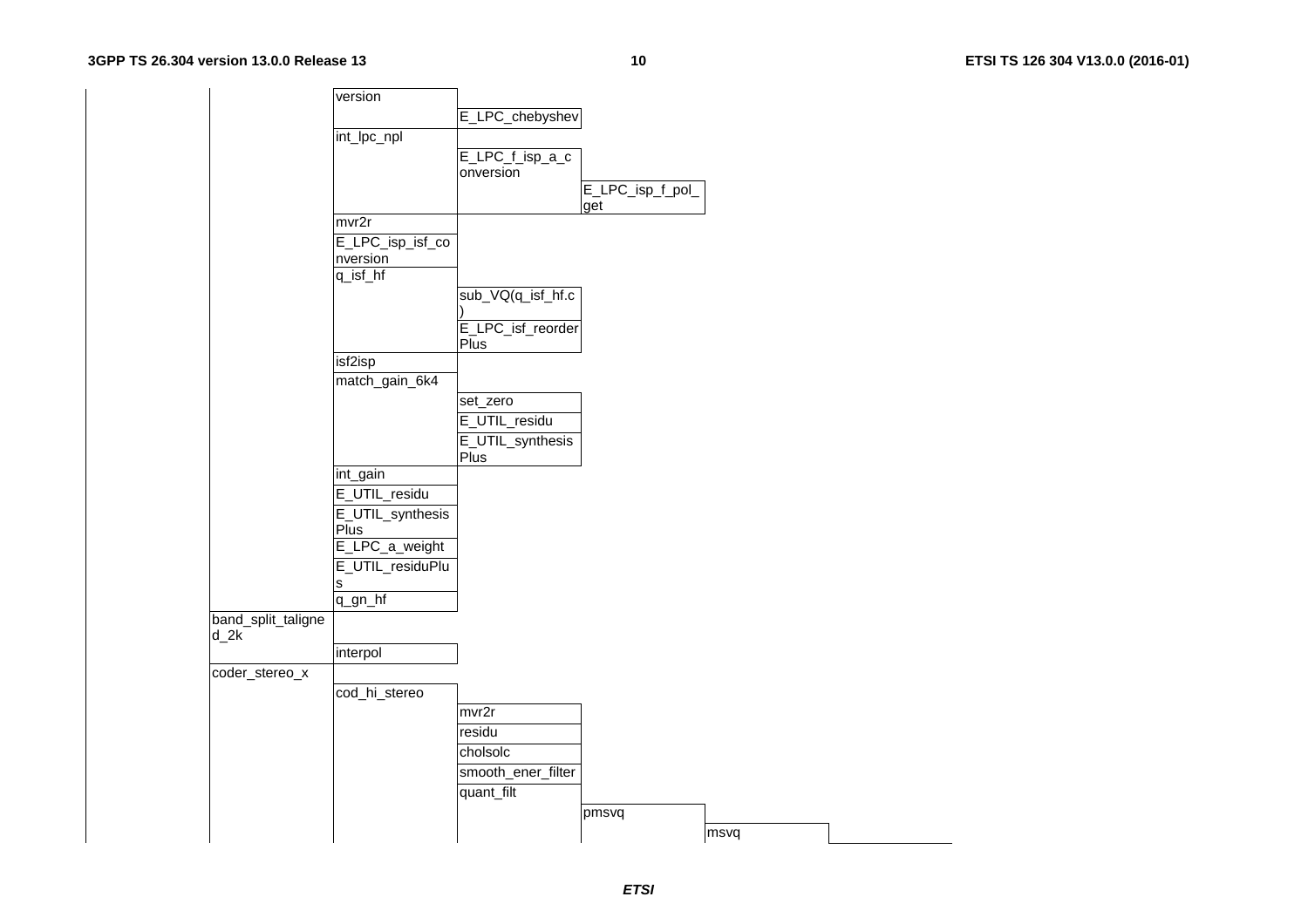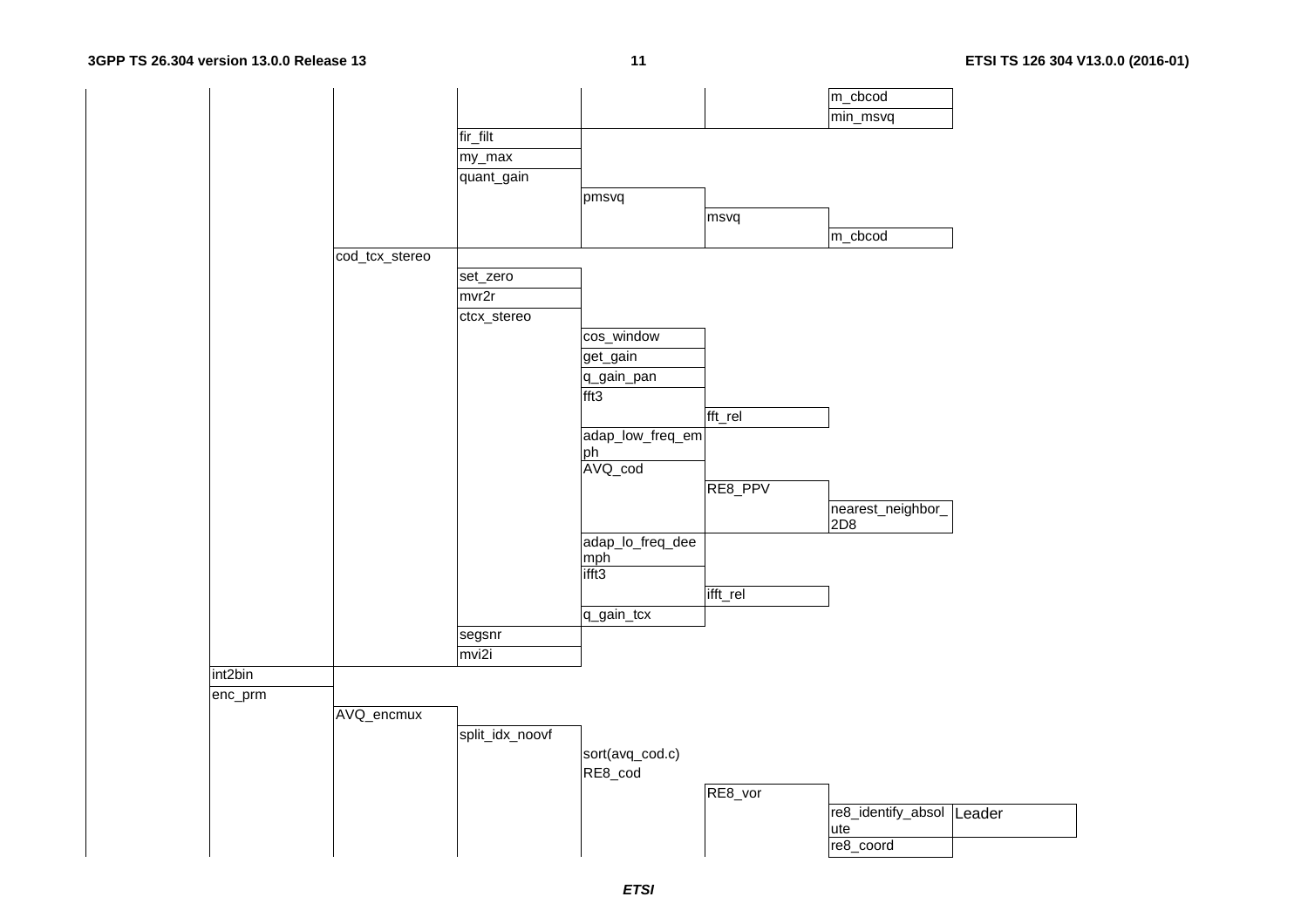#### **3GPP TS 26.304 version 13.0.0 Release 13**

#### **12 ETSI TS 126 304 V13.0.0 (2016-01)**

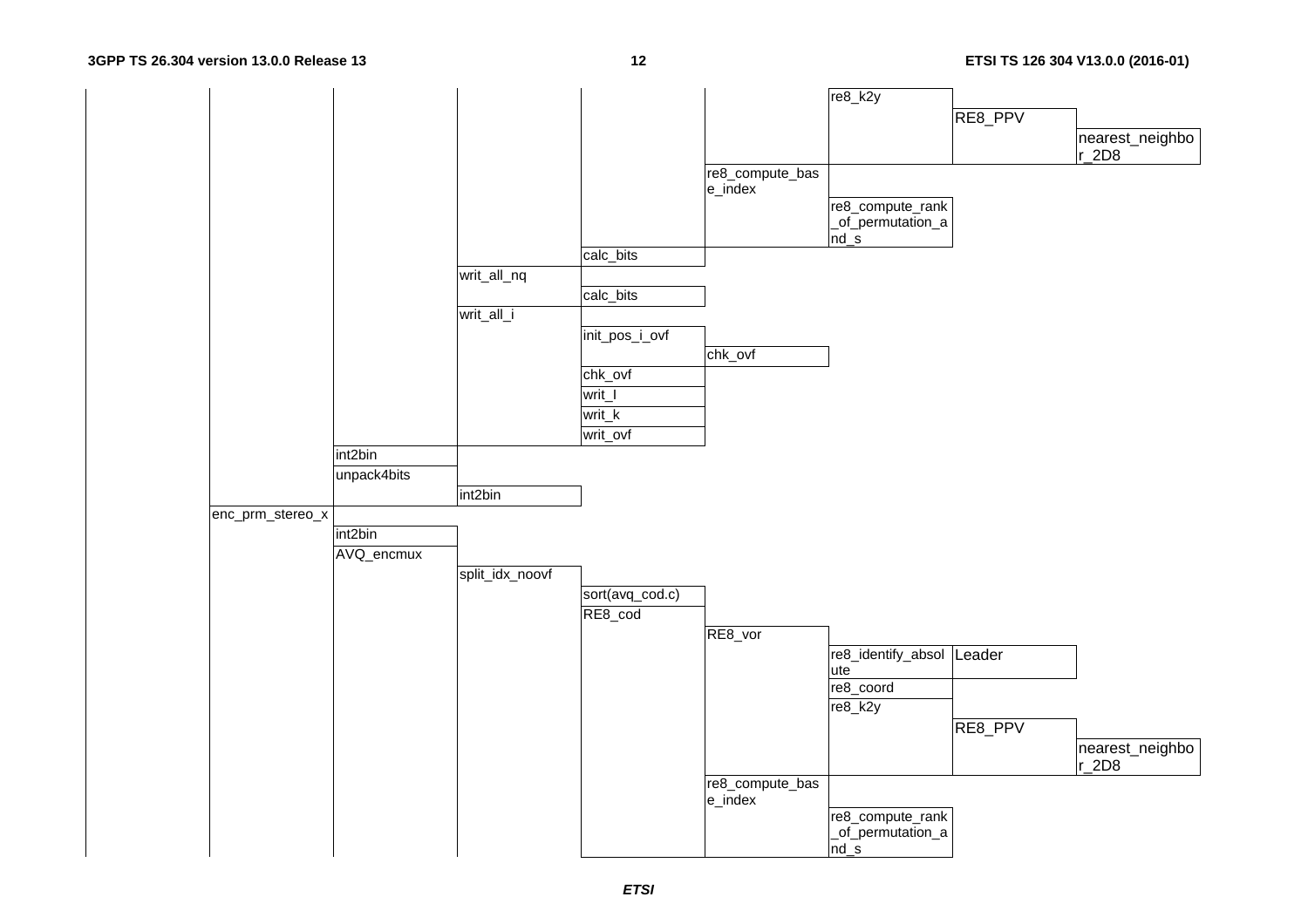

**Table 2: Decoder call structure** 

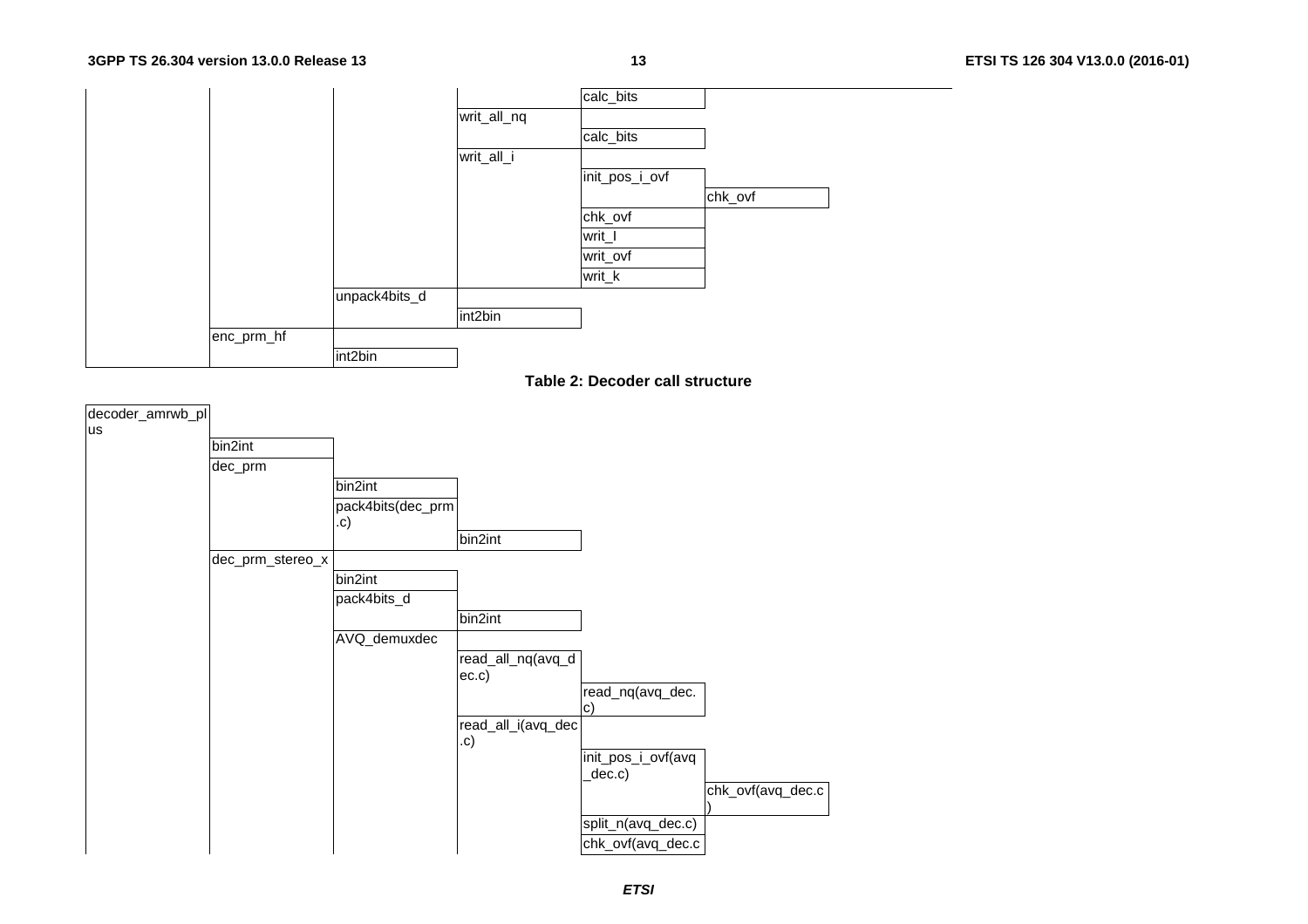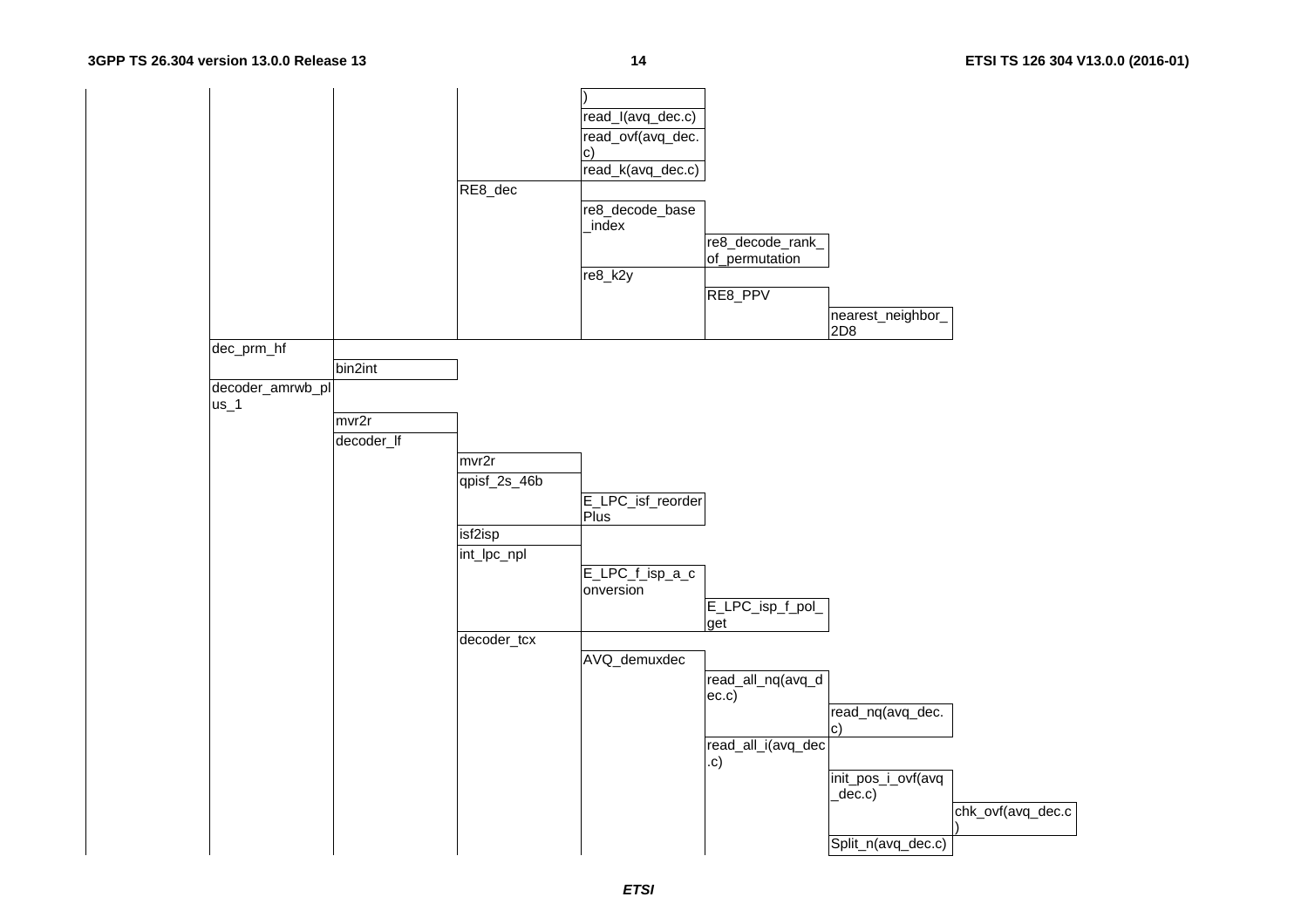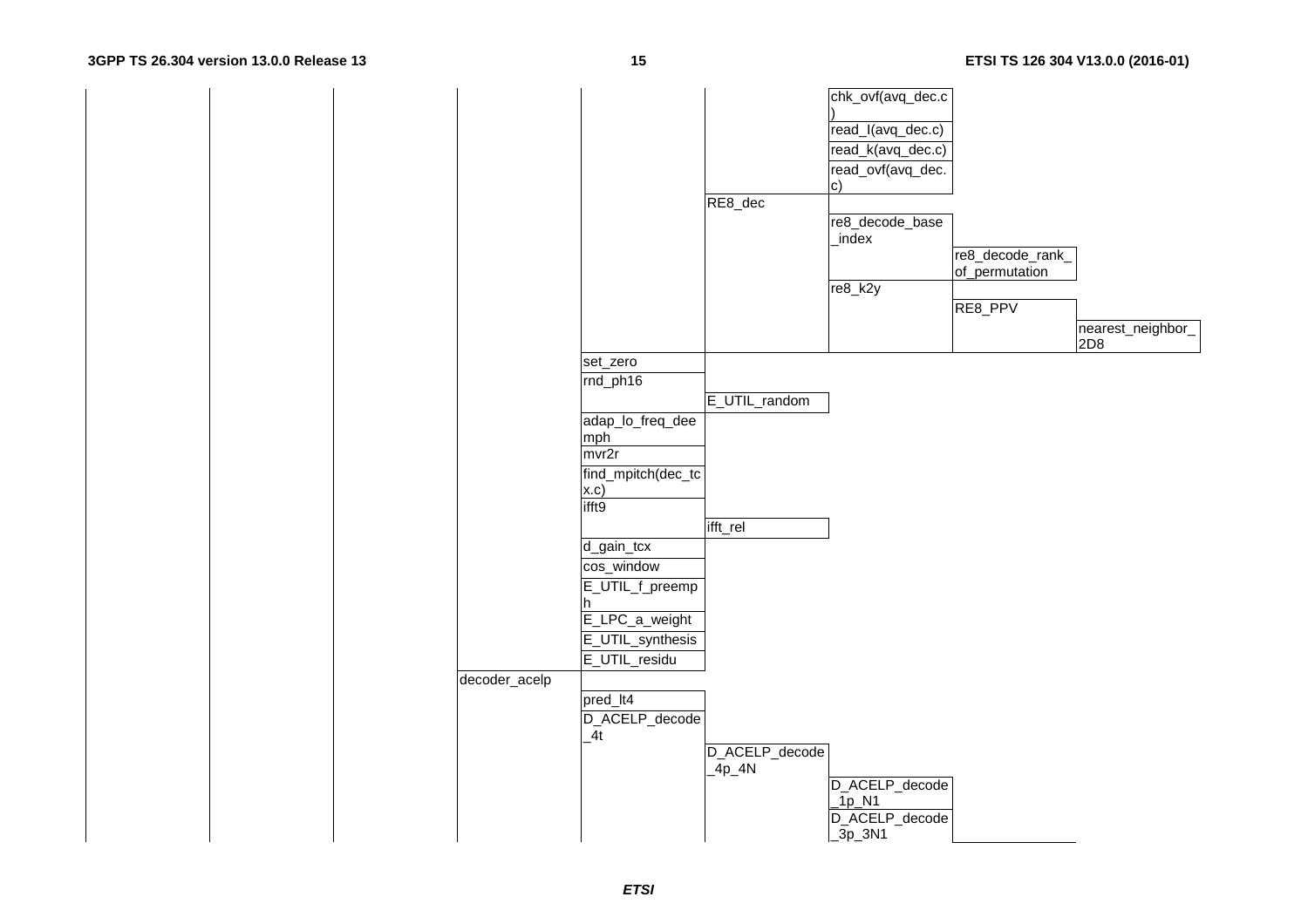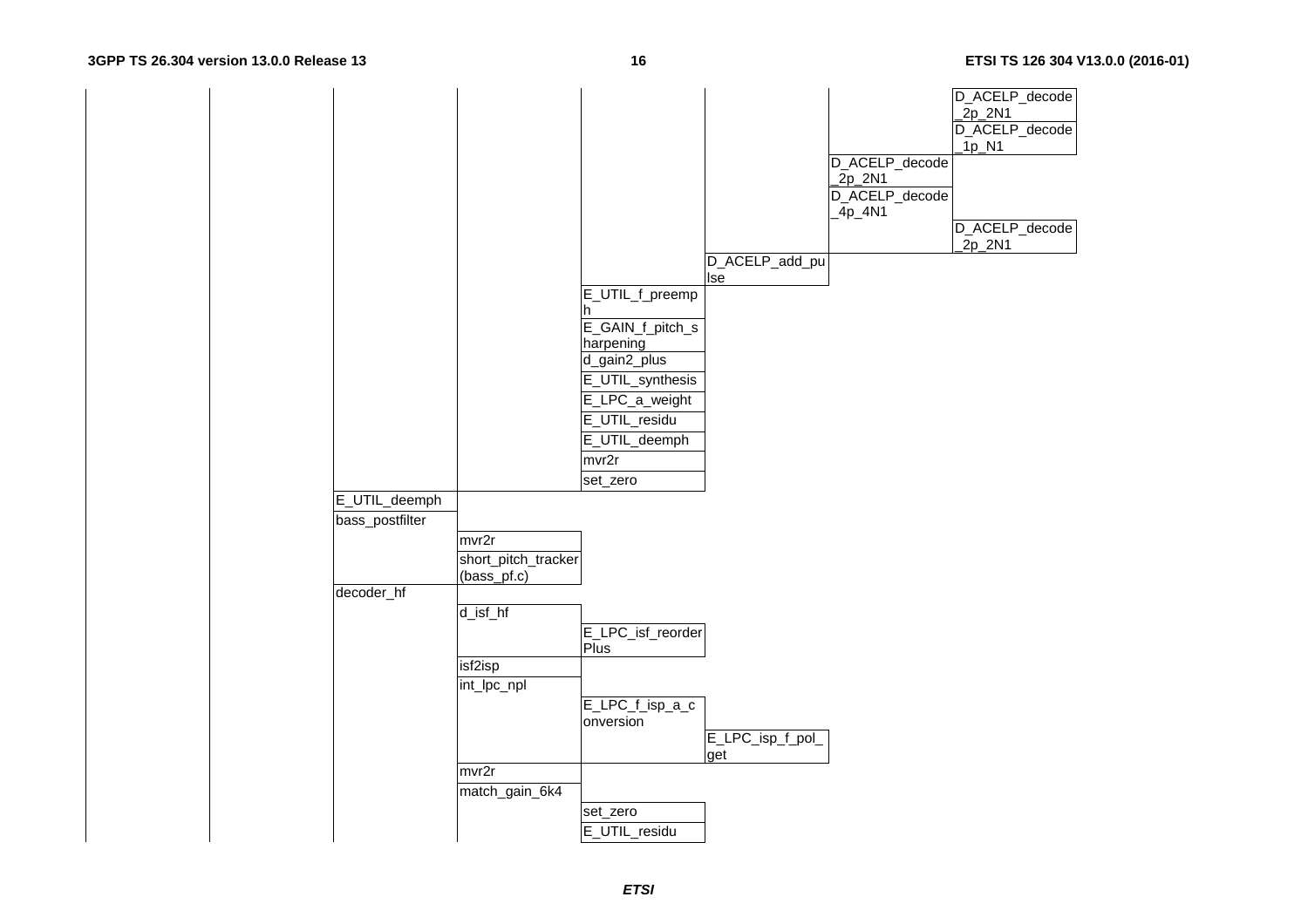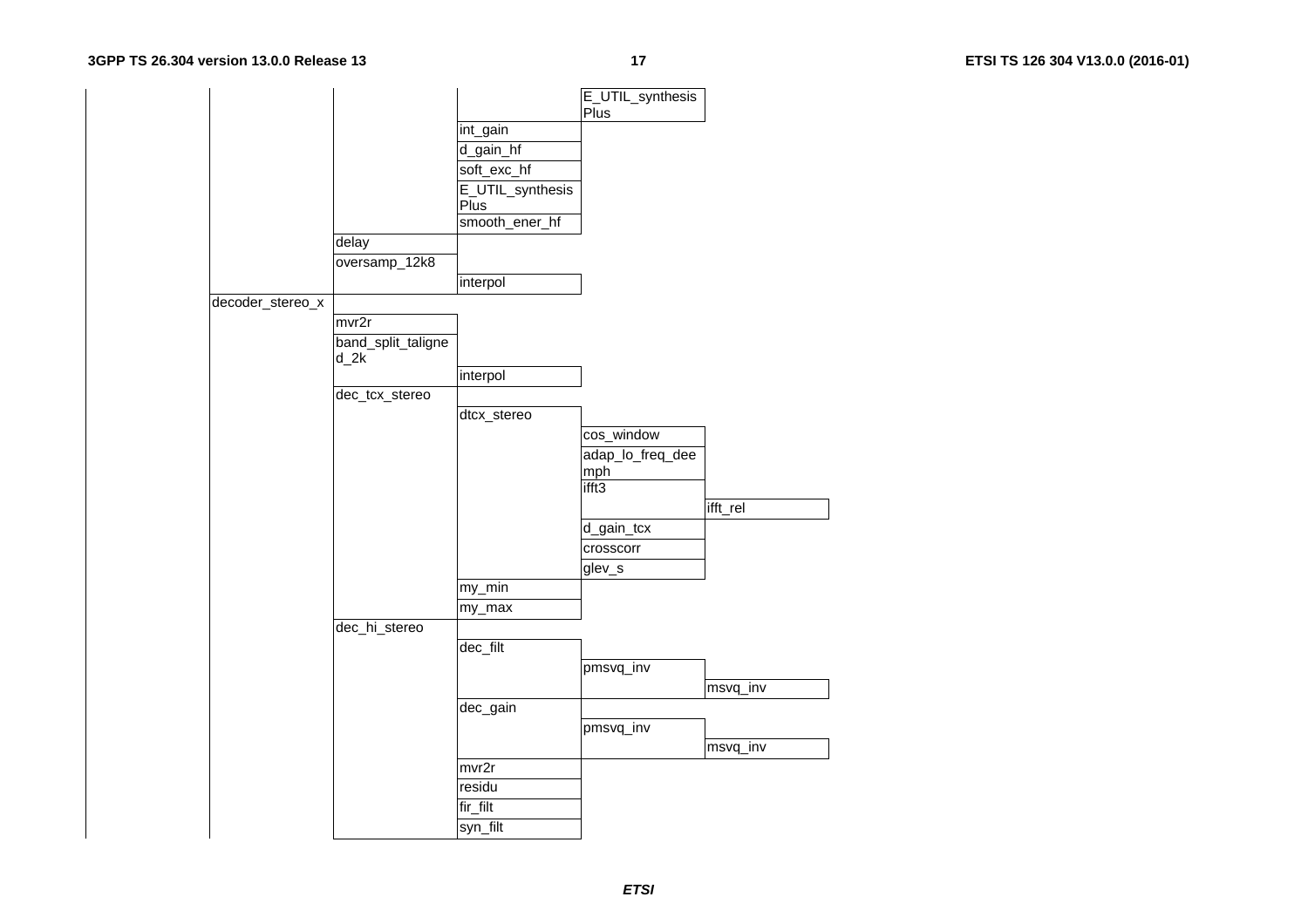|               | delay        |          |
|---------------|--------------|----------|
|               | band_join_2k |          |
|               |              | interpol |
| hp50_12k8     |              |          |
| oversamp_12k8 |              |          |
|               | interpol     |          |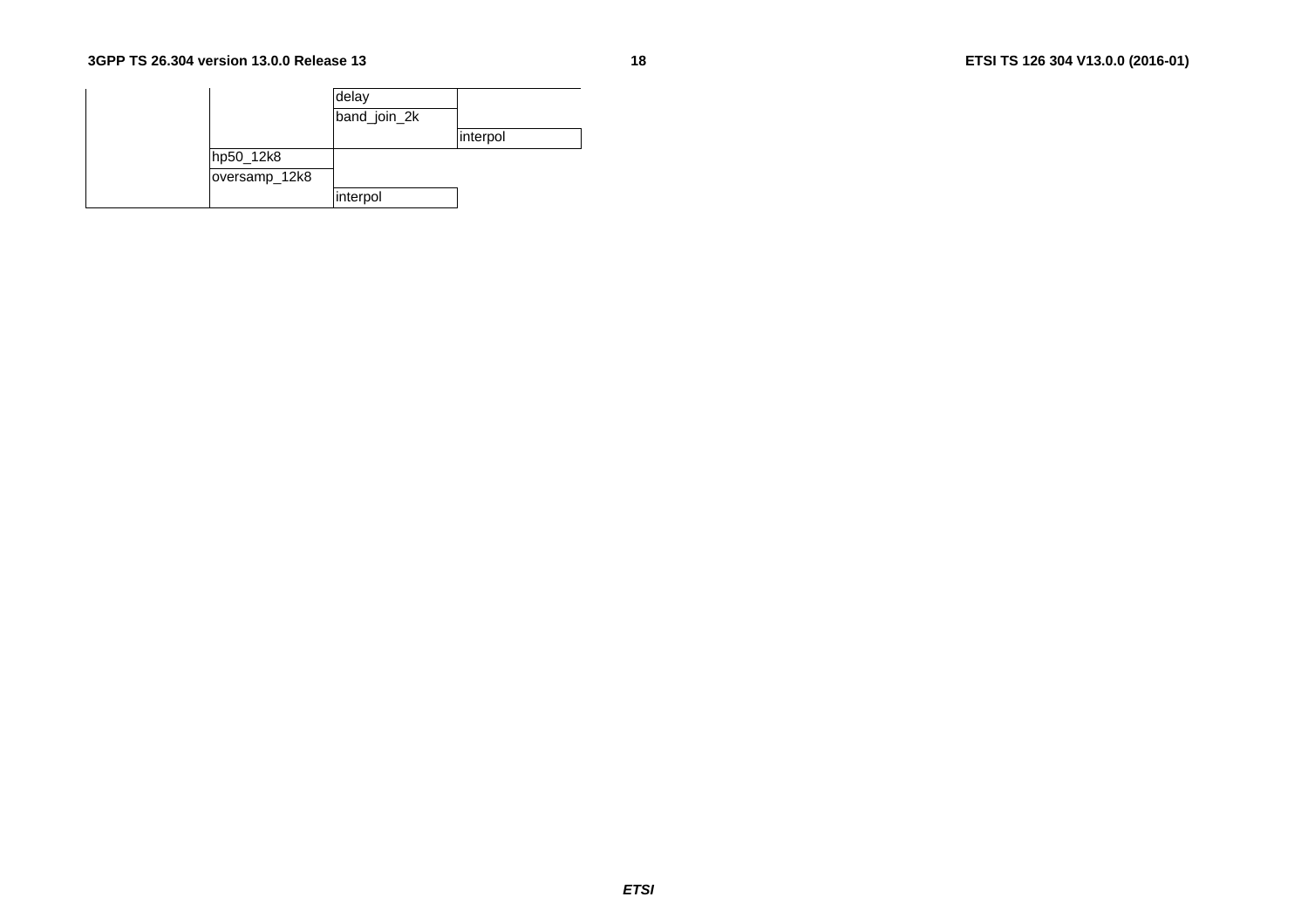### 4.4 Variables, constants and tables

### 4.4.1 Description of fixed tables used in the C-code

This clause contains a listing of all fixed tables declared in tables\_plus.c and tables\_stereo.c files.

### **Table 3: Encoder fixed tables**

| Format              | <b>Table name</b>     | <b>Size</b>      | <b>Description</b>                       |
|---------------------|-----------------------|------------------|------------------------------------------|
| Float32             | NBITS_CORE            | 8                | Core bit-rates                           |
| Float32             | $T$ _sin              | 1152             | FFT Sine table                           |
| Float <sub>32</sub> | T.<br>$\cos$          | 1152             | FFT Cosine table                         |
| Float32             | filter_32k            | 61               | FIR table for decimation/oversampling    |
| Float32             | filter_32k_hf         | 61               | FIR table for decimation/oversampling    |
| Float32             | filter_32k_7k         | 61               | FIR table for decimation/oversampling    |
| Float32             | filter_48k            | 185              | FIR table for decimation/oversampling    |
| Float32             | Filter_48k_hf         | 185              | FIR table for decimation/oversampling    |
| Float32             | filter_8k             | 61               | FIR table for decimation/oversampling    |
| Float <sub>32</sub> | isf_init              | 16               | Initial ISF memory                       |
| Float32             | Mean_isf              | 16               | Means of ISFs                            |
| Float32             | Dico1_isf             | 2304             | 1st stage codebook, isf0 to isf8         |
| Float32             | Dico2_isf             | 1792             | 1st stage codebook, isf9 to isf15        |
| Float32             | Dico21_isf            | 192              | 2nd stage codebook, isf2_0 to isf 2_2    |
| Float32             | Dico22_isf            | 384              | 2nd stage codebook, isf2_3 to isf 2_5    |
| Float <sub>32</sub> | Dico23_isf            | 384              | 2nd stage codebook, isf2_6 to isf 2_8    |
| Float <sub>32</sub> | Dico24_isf            | 96               | 2nd stage codebook, isf2_9 to isf 2_11   |
| Float32             | Dico25_isf            | 128              | 2nd stage codebook, isf2_12 to isf 2_15  |
| Float32             | Dico21_isf_36b        | 640              | 1st stage codebook, (36b) split 1        |
| Float32             | Dico22_isf_36b        | $\overline{512}$ | 1st stage codebook, (36b) split 2        |
| Float32             | Dico23_isf_36b        | 448              | 1st stage codebook, (36b) split 3        |
| Float32             | Dico_gain_hf          | 512              | Quantization table for one-stage HF gain |
| Float32             | Mean isf hf 12k8      | 8                | Means of ISFs (full band)                |
| Float <sub>32</sub> | dico1_isf_hf_12k8     | 32               | 1nd stage isf codebook (full band)       |
| Float32             | mean_isf_hf_low_rate  | 8                | Means of isfs                            |
| Float <sub>32</sub> | Dico1_isf_hf_low_rate | 32               | 1st stage isf codebook                   |
| Float <sub>32</sub> | dico2_isf_hf          | 1024             | 2nd stage isf codebook                   |
| Float32             | Lag_window            | 17               | Lag window                               |
| Float32             | Filt_lp               | 13               | Low-pass fir filter for bass post filter |
| Float32             | Sin20                 | 20               | Random phase                             |
| Float32             | $Inter4_2$            | 65               | 1⁄4 resolution interpolation filter      |
| Float32             | VadFiltBandFreqs      | 12               | Open-loop classifier                     |
| Float32             | <b>Bw</b>             | 12               | Open-loop classifier                     |
| Float32             | Lwg                   | 8                | Open-loop claissifier                    |
| Float32             | Gain_hf_ramp          | 64               | HF gain ramp for wb->wb+ switching       |
| Float32             | Inter2_coef           | 12               | Filter coefficients for band join/split  |
| Float32             | Filter_LP180          | 2341             | Filter for 48 kHz interpolation          |
| Float32             | StereoNbits           | 18               | Stereo bit-rates                         |
| Float32             | Filter_2k             | 321              | 2k decimation filter                     |
| Float <sub>32</sub> | Cb_filt_hi_mean       | 9                | Average filter                           |
| Float <sub>32</sub> | Filt_hi_mscb4a        | $16*9$           |                                          |
| Float <sub>32</sub> | Filt_hi_mscb_7a       | $16*9$           |                                          |
| Float <sub>32</sub> | Filt_hi_mscb_7b       | $8*9$            |                                          |
| Float32             | Cb_gain_hi_mean       | $\overline{a}$   | Average gain vector                      |
| Float32             | Gain_hi_mscb_2a       | $4*2$            |                                          |
| Float32             | Gain_hi_mscb_5a       | $32*2$           |                                          |
|                     | <b>TBC</b>            |                  |                                          |
|                     |                       |                  |                                          |
|                     |                       |                  |                                          |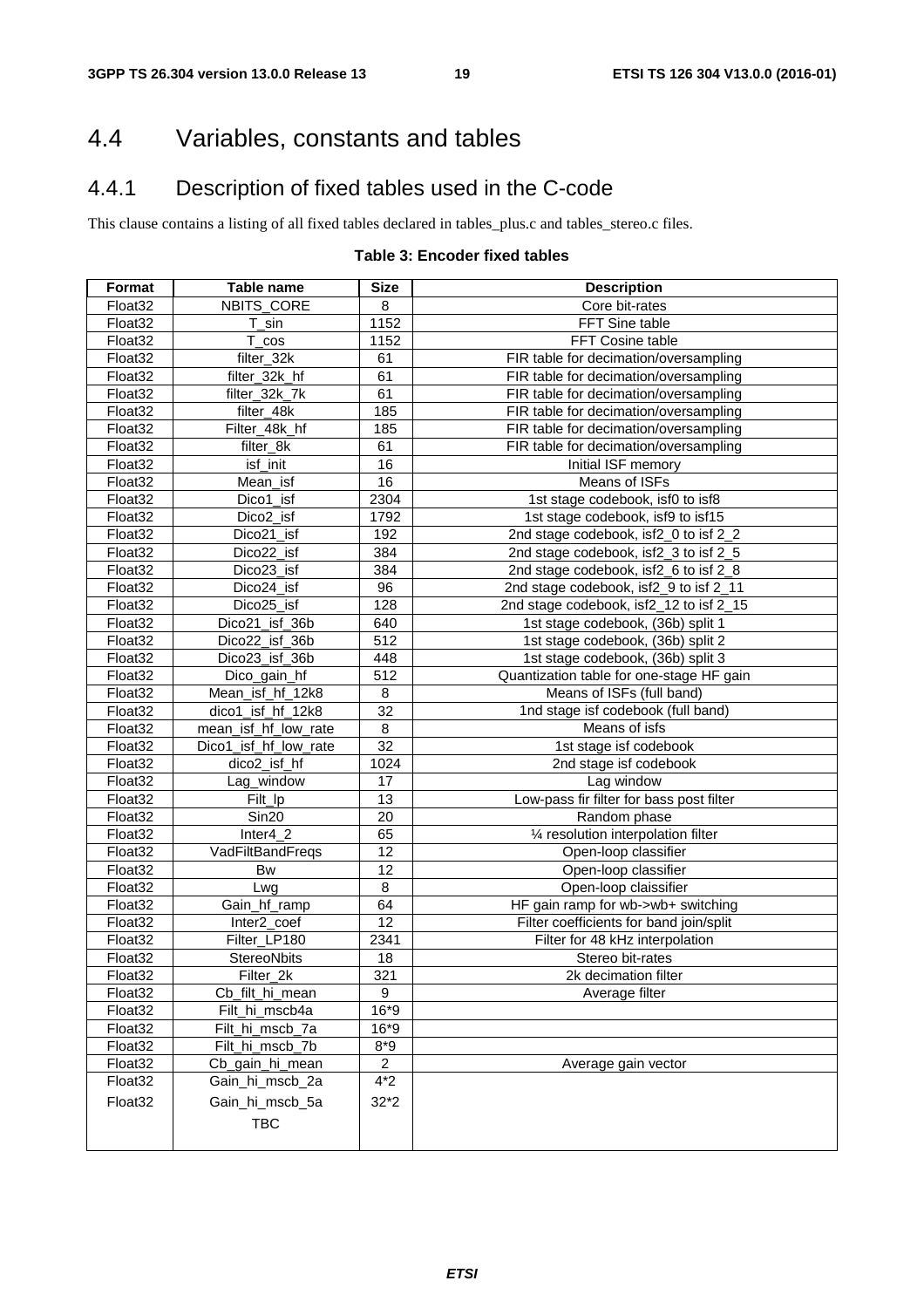#### **Table 4: Decoder fixed tables**

| ˈormat                 | <b>⊺able name</b> | <b>Size</b><br>__ | Description |  |  |
|------------------------|-------------------|-------------------|-------------|--|--|
| . encoder د<br>Same as |                   |                   |             |  |  |

### 4.4.2 Static variables used in the C-code

In this clause two tables that specify the static variables for the encoder and decoder respectively are shown. All static variables are declared within a C **struct.**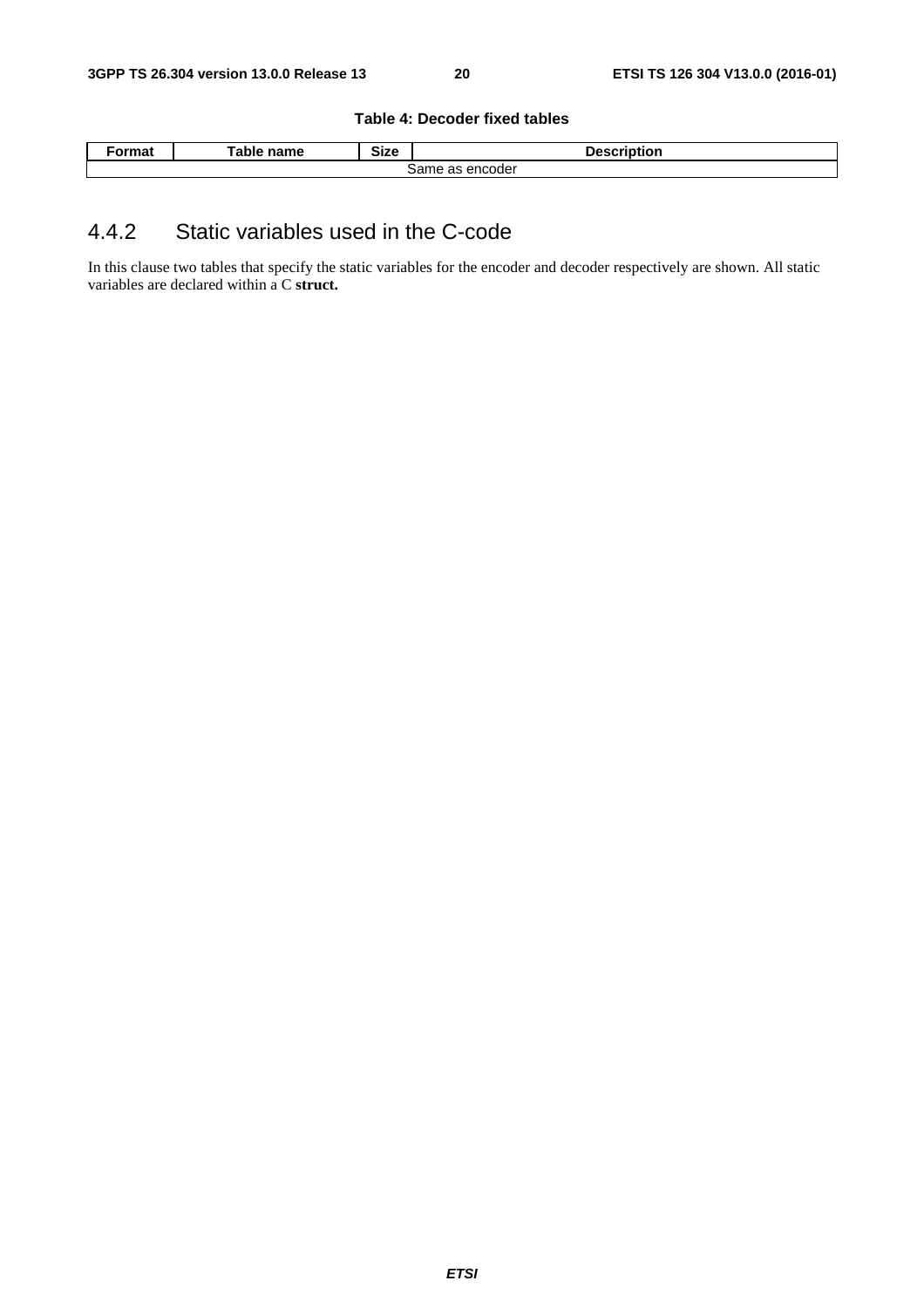| struct name      | type            | variable                               | size           | description                                |
|------------------|-----------------|----------------------------------------|----------------|--------------------------------------------|
| Coder_StState    |                 |                                        |                |                                            |
|                  | float           | mem_decim                              | 1608           | speech decimated filter memory             |
|                  | int             | decim frac                             |                | Fractional decimation factor               |
|                  | float           | mem_sig_in                             | 4              | hp filter memory                           |
|                  | float           | mem_preemph                            |                | speech preemphasis filter mem              |
|                  | float           | mem_decim_hf                           | 46             | <b>HF</b> filter memory                    |
|                  | float           | old_speech_hf                          | 528            | HF old speech vector                       |
|                  | float           | past_q_isf_hf                          | 8              | HF past quantized isf                      |
|                  | float           | ispold_hf                              | 8              | HF old isp                                 |
|                  | float           | ispold_q_hf                            | 8              | HF quantized old isp                       |
|                  | float           | old_gain;                              | $\overline{1}$ | HF old gain match                          |
|                  | float           | mem_hf1                                | 8              | HF memory for gain 1                       |
|                  | float           | mem_hf2                                | 8              | HF memory for gain 2                       |
|                  | float           | mem_hf3                                | 8              | HF memory for gain 3                       |
|                  | float           | old exc                                | 375            | old excitation                             |
|                  | float*          | mean isf hf                            |                | isf codebook mean                          |
|                  | float*          | dico1_isf_hf                           | 1              | isf codebook first stage                   |
| Coder_State_Plus |                 |                                        |                |                                            |
|                  | Coder_StState   | left                                   | 2614           | state for left channel                     |
|                  | Coder_StState   | right                                  | 2614           | state for right channel                    |
|                  | float           | old_chan                               | 528            | old left signal                            |
|                  | float           | old_chan_2k                            | 140            | old left signal 2kHz sampl. rate           |
|                  | float           | old_chan_hi                            | 448            | old left signal HB                         |
|                  |                 |                                        | 140            | old mono signal 2kHz sampl.                |
|                  | float           | old_speech_2k                          | 448            | rate                                       |
|                  | float           | old_speech_hi                          | 528            | old mono signal HB                         |
|                  | float           | old_speech_pe                          | 9              | past pre-emphasised mono                   |
|                  | float<br>float  | old wh                                 | 9              | past weighted filter                       |
|                  | float           | old_wh_q                               | 2              | past quantized weighted filter             |
|                  |                 | old_gm_gain                            | 9              | past gain matching<br>past mono excitation |
|                  | float<br>float  | old_exc_mono                           | 1              |                                            |
|                  |                 | filt_energy_threshold                  | 64             | filter energy thershold                    |
|                  | float<br>PMSVQ* | w_window                               | $\mathbf{1}$   | weighting window                           |
|                  | PMSVQ*          | *filt_hi_pmsvq                         | $\mathbf{1}$   | MSVQ quantizer<br>MSVQ quantizer           |
|                  | int             | *gain_hi_pmsvq<br>mem_stereo_ovlp_size | 1              | past stereo overlap size                   |
|                  | float           | mem_stereo_ovlp                        | 32             | past stereo overlap                        |
|                  | NCLASSDATA      | *stClass                               | 1              | use case B classifier                      |
|                  | VadVars         | vadSt <sup>*</sup>                     | $\mathbf{1}$   | VAD state                                  |
|                  | short           | vad_hist                               | l1             | VAD history                                |
|                  | float           | old_speech                             | 528            | old speech                                 |
|                  | float           | old_synth                              | 16             | synthesis memory                           |
|                  | float           | past_isfq                              | 16             | past isf quantizer                         |
|                  | float           | old_wovlp                              | 128            | last tcx overlap                           |
|                  | float           | old_d_wsp                              | 187            | Weighted speech vector                     |
|                  | float           | old_exc                                | 392            | old excitation vector                      |
|                  | float           | old_mem_wsyn                           | 1              | weighted synthesis memory                  |
|                  | float           | old_mem_w0                             | $\mathbf{1}$   | weighted speech memory                     |
|                  | float           | old_mem_xnq                            | 1              | quantized target memory                    |

#### **Table 5: Encoder static variables**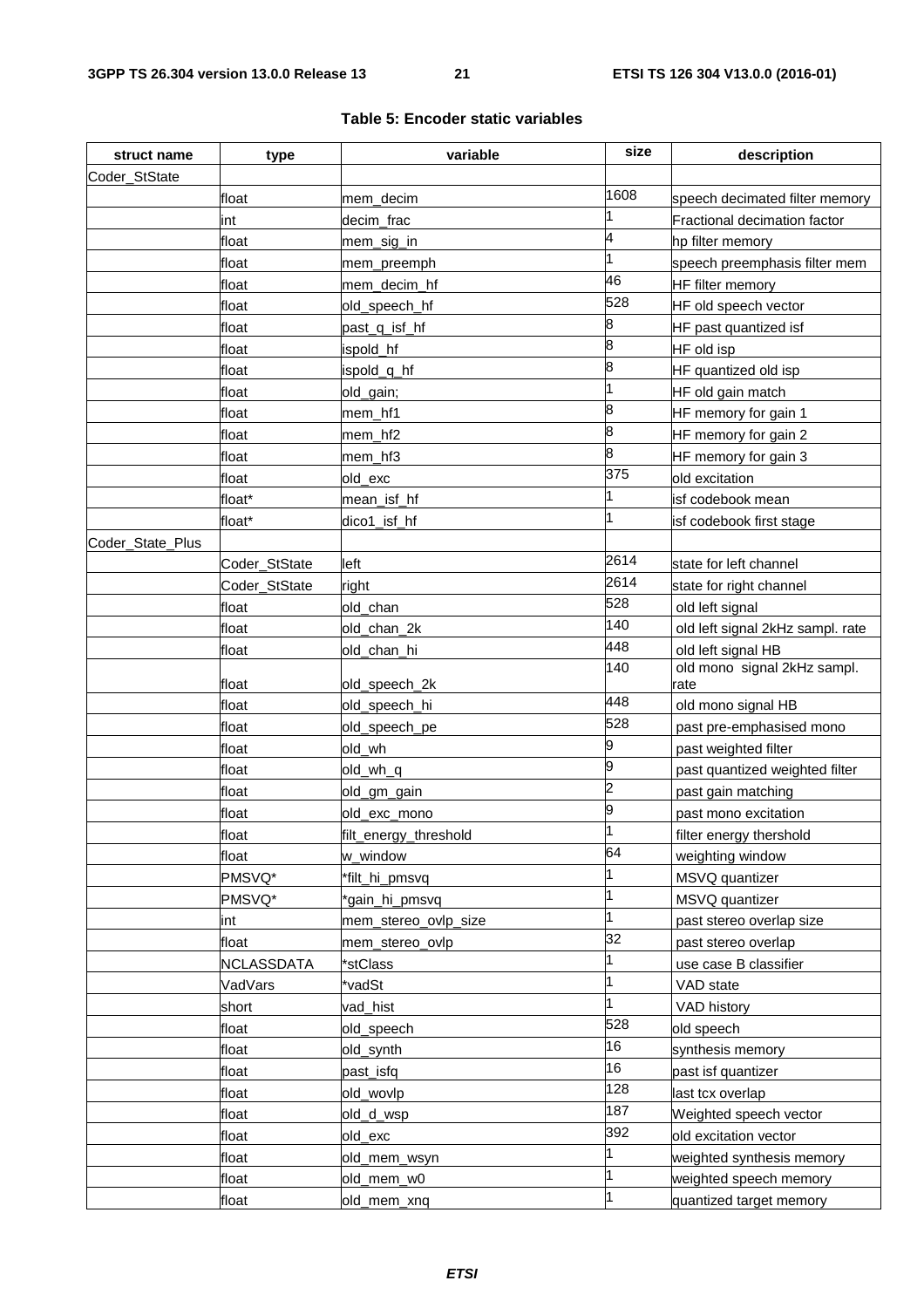| int      | old_ovlp_size      |     | last tcx overlap size                    |
|----------|--------------------|-----|------------------------------------------|
| float    | isfold             | 16  | old isf frequency domain                 |
| float    | ispold             | 16  | old isp                                  |
| float    | ispold_q           | 16  | quantized old isp                        |
| float    | mem_wsp            |     | wsp vector mem                           |
| float    | mem_lp_decim2      | 3   | wsp decimator filter mem                 |
| float    | ada w              |     | open loop LTP                            |
| float    | ol_gain            |     | open loop LTP                            |
| short    | ol_wght_flg        |     | open loop LTP                            |
| long int | old_ol_lag         | 5   | past openloop lag                        |
| int      | old_T0_med         |     | past pitch                               |
| float    | hp_old_wsp         | 699 | past HP weighted speech                  |
| float    | hp_ol_ltp_mem      |     | past HP openloop long term<br>prediction |
| float    | window             | 512 | LP analysis window                       |
| short    | SwitchFlagPlusToWB |     | flag for switching to AMR-WB             |
| float    | mem_gain_code      | 4   | past code gain                           |
| short    | prev_mod           |     | past frame type                          |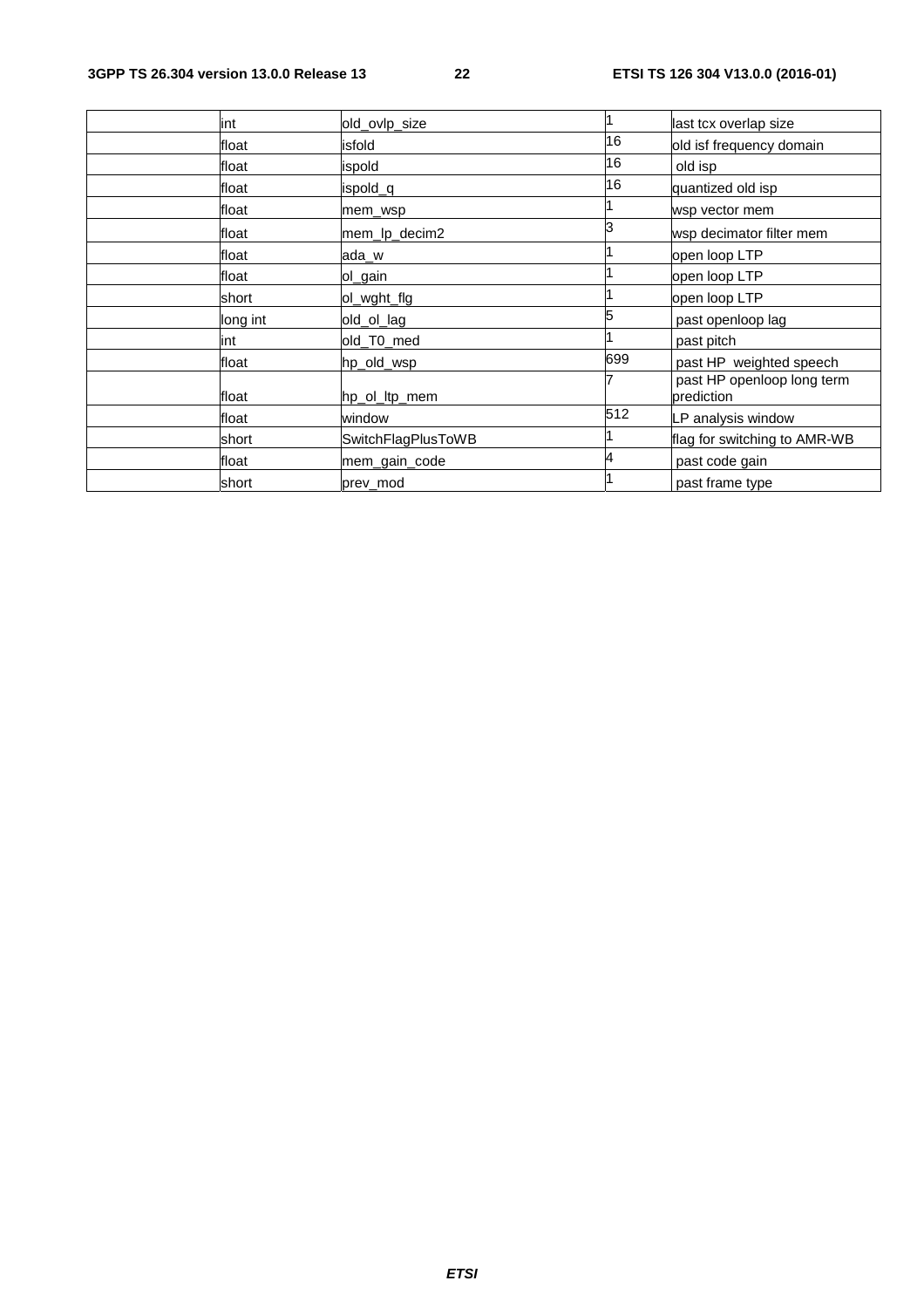| struct name        | type            | variable             | size        | description                                                               |
|--------------------|-----------------|----------------------|-------------|---------------------------------------------------------------------------|
| Decoder StState    |                 |                      |             |                                                                           |
|                    | float           | mem_oversamp         | 72          | Memory oversampling                                                       |
|                    | int             | over frac            | 1           | Fractional overcloking factor                                             |
|                    | float           | mem_oversamp_hf      | 24          | memory                                                                    |
|                    | float           | past_q_isf_hf        | 8           | HF past quantized isf                                                     |
|                    | float           | past_q_isf_hf_other  | 8           | HF past quantized isf for the other<br>channel when mono decoding stereo  |
|                    | float           | past_q_gain_hf       | 1           | HF past quantized gain                                                    |
|                    | float           | past_q_gain_hf_other | 1           | HF past quantized gain for the other<br>channel when mono decoding stereo |
|                    | float           | old_gain             | 1           | HF old gain match                                                         |
|                    | float           | ispold_hf            | 8           | HF old isp                                                                |
|                    | float           | threshold;           | 1           | HF memory for smooth ener                                                 |
|                    | float           | mem_syn_hf           | 8           | HF synthesis memory                                                       |
|                    | float           | mem d tcx            | 96          | delay compensation memory                                                 |
|                    | float           | mem_d_nonc           | 64          | Non causality delay                                                       |
|                    | float           | mem_synth_hi         | 16          | High band sunthesis memory                                                |
|                    | float           | mem_sig_out          | 4           | hp filter memory                                                          |
|                    | float           | old_synth_hf         | 512         | synch delay memory                                                        |
|                    | float           | lp_amp               |             | memory for soft exc                                                       |
|                    | float*          | mean_isf_hf          | 1           | isf codebook mean                                                         |
|                    | float*          | dico1_isf_hf         | 1           | isf codebook first stage                                                  |
| Decoder_State_Plus |                 |                      |             |                                                                           |
|                    | Decoder_StState | left                 | 828         | State for left channel                                                    |
|                    | Decoder_StState | right                | 828         | State for right channel                                                   |
|                    | float           | mem_left_2k          | 20          | 2kHz memory on left chan                                                  |
|                    | float           | mem_right_2k         | 20          | 2kHz memory on right chan                                                 |
|                    | float           | mem_left_hi          | 64          | HB memory left channel                                                    |
|                    | float           | mem_right_hi         | 64          | HB memory right channel                                                   |
|                    | float           | my_old_synth_2k      | 35          | old 2kHz synthesis                                                        |
|                    | float           | my_old_synth_hi      | 128         | old HB synthesis                                                          |
|                    | float           | my_old_synth         | 148         | old stereo synth                                                          |
|                    | float           | old_AqLF             | 85          | old quantized LPC                                                         |
|                    | float           | old_wh               | 9           | old decoded filter                                                        |
|                    | float           | old_wh2              | 9           | old decoded filter 2                                                      |
|                    | float           | old_exc_mono         | 9           | old mono excitation                                                       |
|                    | float           | old_gain_left        | 4           | old gain on left chan                                                     |
|                    | float           | old_gain_right       | 4           | old gain on right chan                                                    |
|                    | float           | old_wh_q             | 9           | past quantized filter                                                     |
|                    | float           | old_gm_gain          | 2           | past gain matching                                                        |
|                    | float           | w_window             | 64          | weighted synthesis window                                                 |
|                    | <b>PMSVQ</b>    | *filt_hi_pmsvq       | 1           | past MSVQ filter                                                          |
|                    | <b>PMSVQ</b>    | *gain_hi_pmsvq       | 1           | past MSVQ gain                                                            |
|                    | int             | mem_stereo_ovlp_size | $\mathbf 1$ | past stereo overlap size                                                  |
|                    | float           | mem_stereo_ovlp      | 32          | past stereo overlap                                                       |
|                    | int             |                      | 1           |                                                                           |
|                    |                 | last_stereo_mode     | 1           | past stereo mode                                                          |
|                    | float           | side_rms             | 9           | side signal RMS                                                           |
|                    | float           | h                    |             | current filter                                                            |
|                    | float           | mem_balance          |             | past balance factor                                                       |

#### **Table 6: Decoder static variables**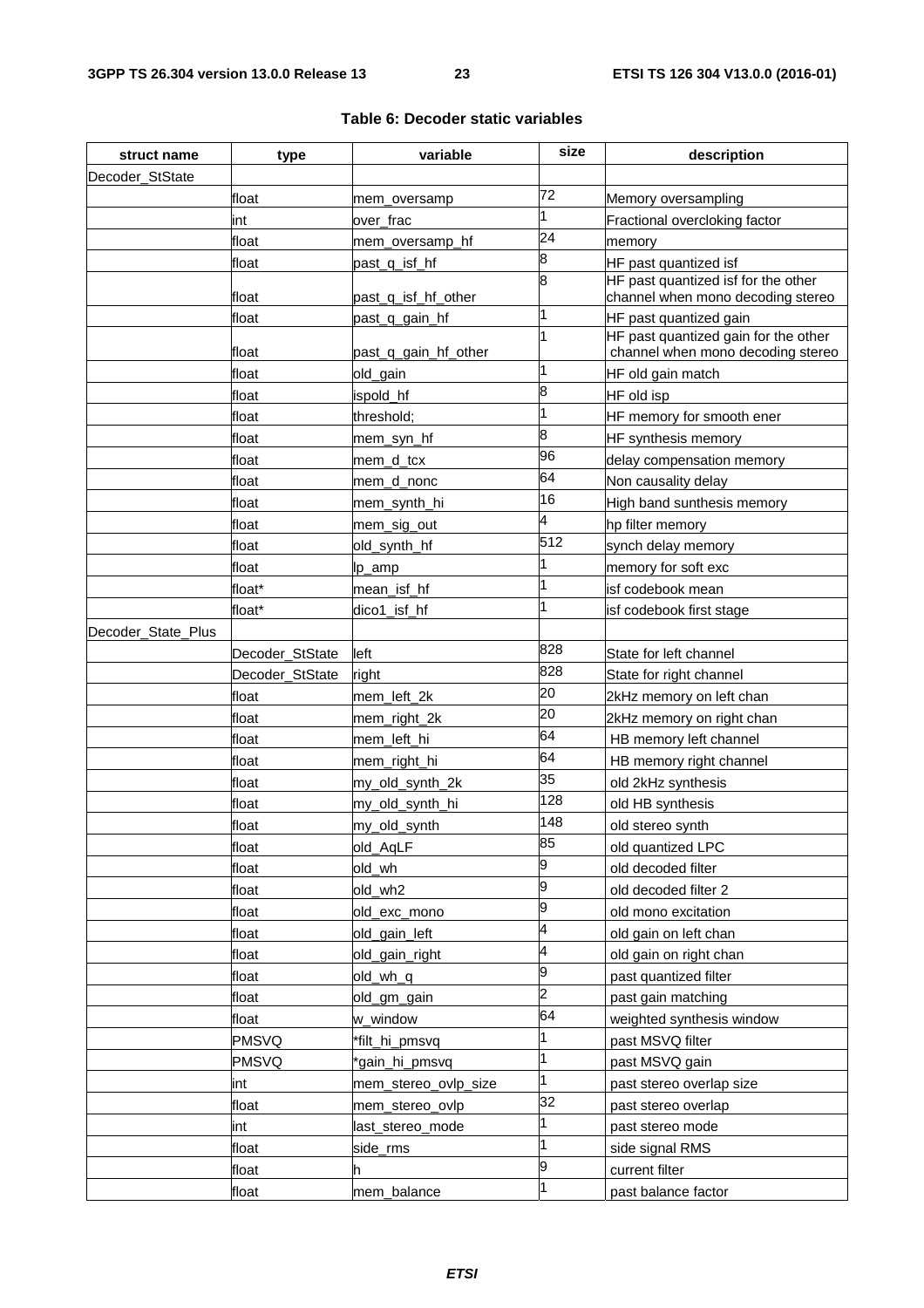| int   | fer hist      | 500  | frame errasure history                  |
|-------|---------------|------|-----------------------------------------|
| int   | fer hist ptr  |      | frame erasure pointer                   |
| float | fer_mean      |      | frame erasure mean                      |
| float | old_xri       | 1148 | old spectral coefficeints               |
| int   | last_mode     |      | last mode in previous 80ms frame        |
| float | mem_sig_out   | 4    | hp50 filter memory for synthesis        |
| float | mem_deemph    | 1    | speech deemph filter memory             |
| int   | prev_lpc_lost | 1    | previous lpc is lost when $=$ 1         |
| float | old_synth     | 16   | synthesis memory                        |
| float | old_exc       | 392  | old excitation vector                   |
| float | isfold        | 16   | old isf (frequency domain)              |
| float | ispold        | 16   | old isp (immittance spectral pairs)     |
| float | past isfq     | 16   | past isf quantizer                      |
| float | wovlp         | 128  | last weighted synthesis for overlap     |
| int   | ovlp_size     |      | overlap size                            |
| float | isf_buf       | 51   | old isf (for frame recovery)            |
| int   | old T0        | 1    | old pitch value (for frame recovery)    |
| int   | old T0 frac   | 1    | old pitch value (for frame recovery)    |
| short | seed_ace      |      | seed memory (for random function)       |
| float | mem_wsyn      | 1    | TCX synthesis memory                    |
| short | seed_tcx      | 1    | seed memory (for random function)       |
| float | wsyn_rms      | 1    | rms value of weighted synthesis         |
| float | past_gpit     | 1    | past gain of pitch (for frame recovery) |
| float | past_gcode    |      | past gain of code (for frame recovery)  |
| int   | pitch_tcx     | 1    | for bfi                                 |
| float | gc_threshold  |      | GC threshold                            |
| float | old_synth_pf  | 503  | Bass post-filter: old synthesis         |
| float | old_noise_pf  | 24   | bass post-filter: noise memory          |
| int   | old_T_pf      | 2    | bass post-filter: old pitch             |
| float | old_gain_pf   | 2    | Bass post-filter: old pitch gain        |
| float | *mean_isf_hf  | 1    | HF isf codebook in-use                  |
| float | *dico1_isf_hf |      | HF isf codebook in-use                  |
| float | mem_gain_code | 4    | past code gain                          |
| float | mem_lpc_hf    | 9    | past HF Ipc filter                      |
| float | mem_gain_hf   | 1    | past HF gain                            |
| short | ramp_state    |      | ramp state                              |

### 5 File formats

This clause describes the file formats used by the encoder and decoder programs.

### 5.1 Audio file (encoder input/decoder output)

Audio files read by the encoder must be formatted as 16 bits PCM wave (\*.wav) files. The decoder output is written as a 16 bit PCM wave file (\*.wav).

Note that the decoder, with proper command line switch, can produce a mono file from a stereo bit-stream.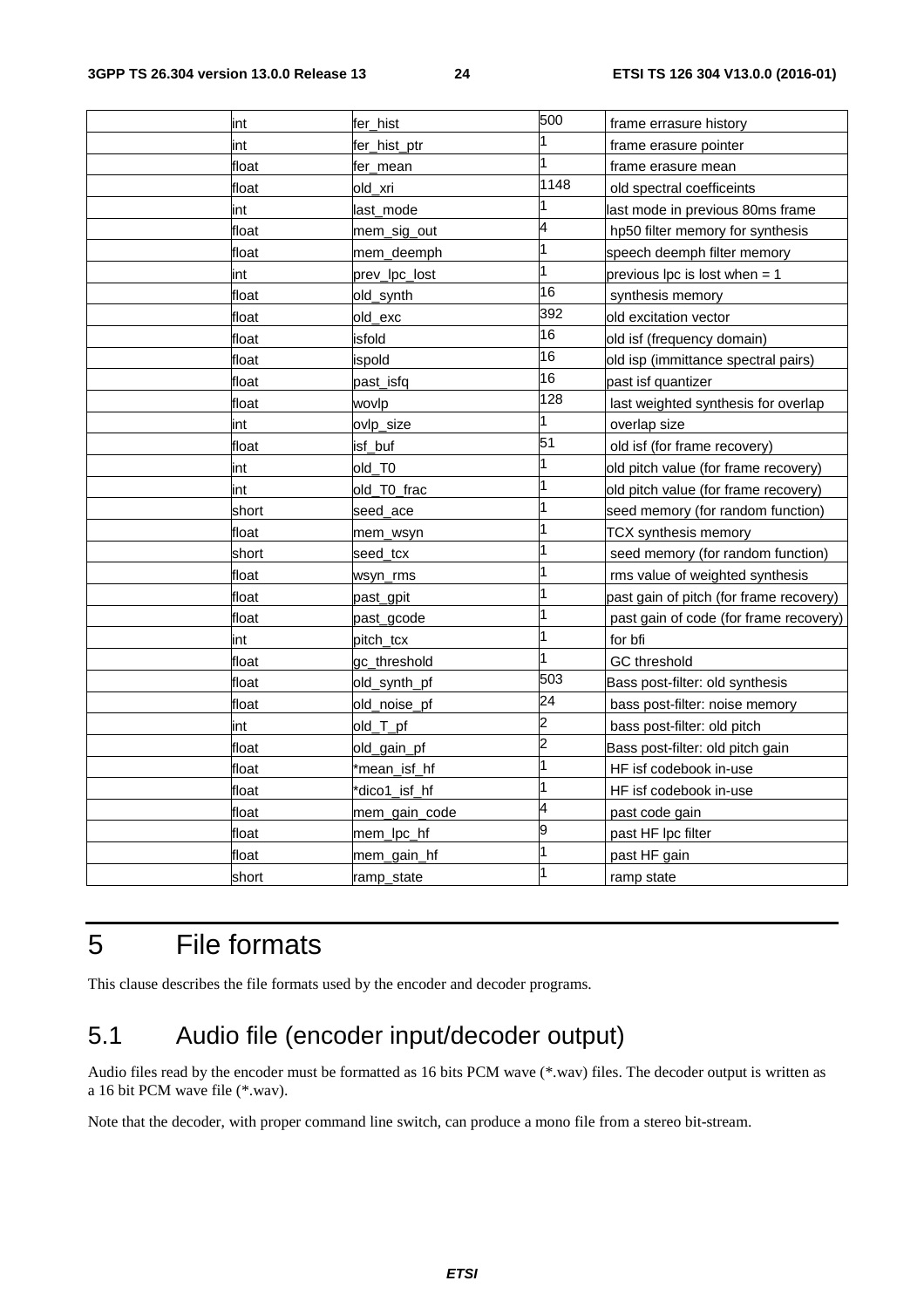### 5.2 Parameter bitstream file (encoder output/decoder input)

For AMR-WB+ operation, the files produced by the audio encoder/expected by the audio decoder are either according to the raw format defined in Reference [2] Section 8.2, or according to the 3GP file format [4], whereby the storage sample definition is found in Reference [2] Section 8.3.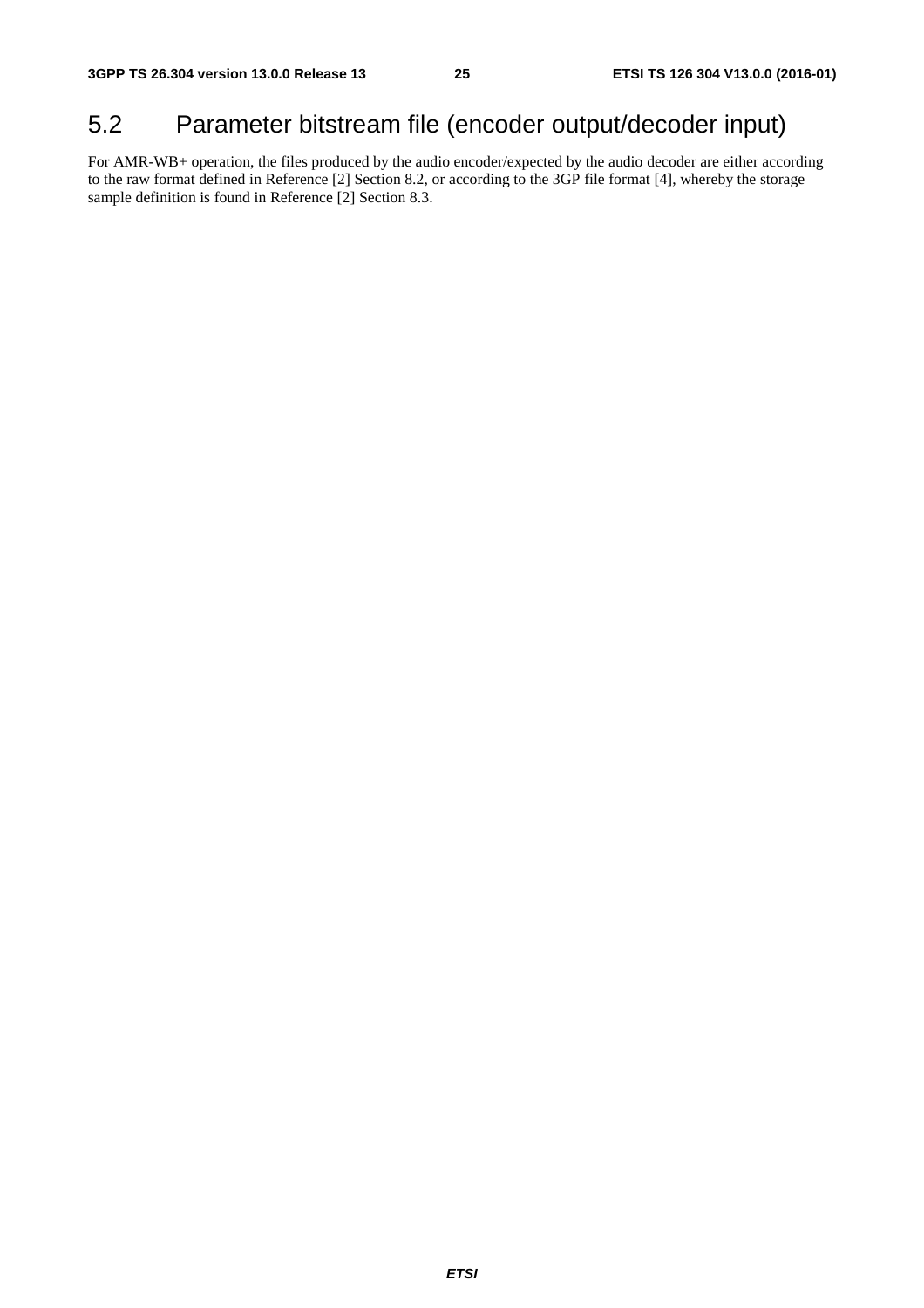### Annex A (informative): AMR-WB+ user guide

This Annex contains a user guide on how to configure AMR-WB+ codec parameters. Due to the codec flexibility, different configurations can be used to operate the codec at a certain bit rate. The aim of this annex is ease the understanding of how to set the parameters of the AMR-WB+ audio codec.

There are two ways to set the AMR-WB+ parameters: in simple mode and flexible ('expert') mode. The simple mode uses a predefined set of configurations at different bit rates. In the flexible mode, the user chooses the core bit rate and the stereo extension rate, in case of stereo operation, and the internal sampling frequency, to attain a certain bit rate.

The AMR-WB+ audio codec processes input frames always equal to 2048 samples at an internal sampling frequency *Fs*. The internal sampling frequency (ISF) is independent from the audio sampling rate and is limited to the range from 12800-38400 Hz. The 2048-sample frames are split into two critically sampled equal frequency bands. This results in two superframes of 1024 samples corresponding to the low frequency (LF) and high frequency (HF) bands. Each superframe is divided into four 256-sample frames. Because the codec always requires 2048 samples then the input frame size or frame duration will vary for different ISFs.

### A.1 Encoder usage

### A.1.1 Simple mode

Simple mode is easy to use and requires no knowledge of AMR-WB+ to use the full capacity of the codec. The usage is as follows:

| of <outfile.wb+></outfile.wb+> | AmrwbPlusEncode -rate <bit rate=""> [-mono] [-ff &lt;3gp raw&gt;] -if <infile.wav> -</infile.wav></bit>                                                                  |
|--------------------------------|--------------------------------------------------------------------------------------------------------------------------------------------------------------------------|
| Where                          |                                                                                                                                                                          |
| AmrwbPlusEncode                | Name of the AMR-WB+ encoder program either compiled from the floating-point C-<br>code of this specification or from the fixed-point C-code of [1].                      |
| -rate                          | Bit rate from 6-36 kbps for mono encoding or 7-48 kbps for stereo encoding                                                                                               |
| -mono                          | Forces mono encoding for stereo inputs.<br>If this option is not used the encoder performs mono encoding for mono WAV files and<br>stereo encoding for stereo WAV files. |
| -ff                            | File format:<br>3gp<br>raw<br>The default is 3gp file format.                                                                                                            |
| $-$ if                         | Input audio WAV file with one (mono) or two (stereo) channels<br>Supported audio sampling rates are 8, 16, 24, 32, 48, 11.025, 22.05, 44.1 kHz                           |
| $- of$                         | Output file (according to the -ff argument)                                                                                                                              |

The codec will use the best combination of mono and stereo bit rates and internal sampling frequency (ISF) according to the bit rate specified by the user. In this simple mode, the codec uses a set of predefined configurations in the bit rate range from 6-48 kbps. The codec will choose the closest configuration to the required bit rates. The configurations have been chosen to optimize the quality/bandwidth trade-off at a certain bit rate for 48 kHz sampled input.

Tables A.1 and A.2 show the default codec configurations for mono and stereo operation, respectively. In the tables, the mapping from selected bit rate to mode index and ISF index are given, and in addition the resulting bit rate factor and coded audio bandwidth (BW). The mode index (or frame type) is defined and explained in Table 25 of 26.290 [2] (modes 16 to 23 are mono modes and modes 24 to 47 are stereo modes). The mapping from ISF index to ISF, corresponding frame size and bit rate factor is defined in Table 24 of 26.290 [2].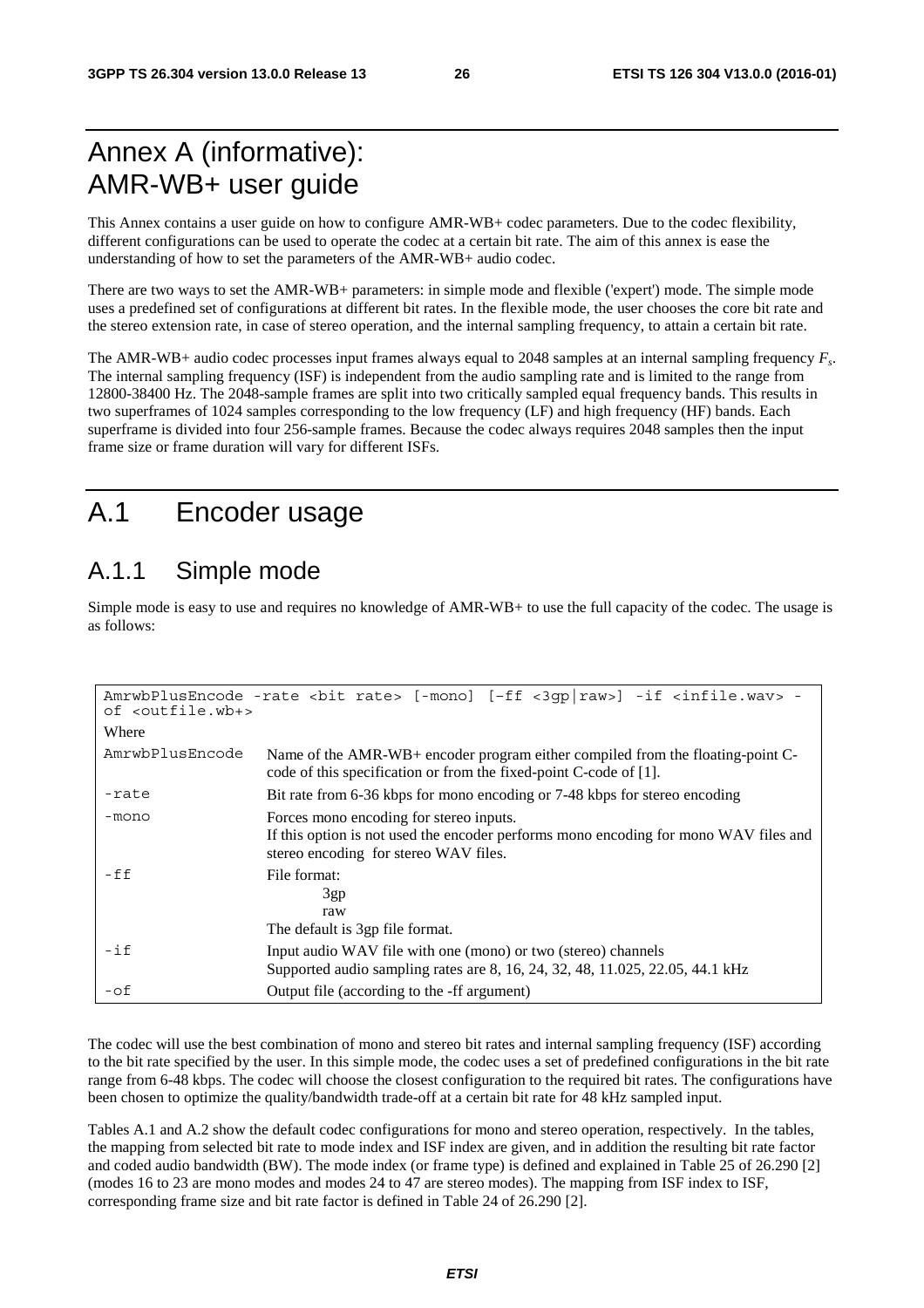| bit rate | Mode Index (bit rate at     | ISF index (sampling                  | Bit rate | <b>BW</b> |
|----------|-----------------------------|--------------------------------------|----------|-----------|
| (kbps)   | nominal ISF of 25.6 kHz)    | frequency)                           | factor   | (kHz)     |
| 5.85     | $(10.4 \text{ kbps})$<br>16 | 2<br>$(14.4 \text{ kHz})$            | 9/16     | 7.2       |
| 6.933    | $(10.4 \text{kbps})$<br>16  | (17.067)<br>$\overline{4}$           | 2/3      | 8.533     |
| 7.8      | $(10.4 \text{ kbps})$<br>16 | 5<br>$(19.2 \text{ kHz})$            | 3/4      | 9.6       |
| 8.667    | $(10.4 \text{ kbps})$<br>16 | $(21.33 \text{ kHz})$<br>6           | 5/6      | 10.67     |
| 9.75     | $(10.4 \text{ kbps})$<br>16 | 7<br>$(24$ kHz)                      | 15/16    | 12        |
| 11.25    | $(12 \text{ kbps})$<br>17   | $\overline{7}$<br>$(24 \text{ kHz})$ | 15/16    | 12        |
| 12       | 17<br>$(12 \text{ kbps})$   | 8<br>$(25.6$ kHz)                    | 1        | 12.8      |
| 13.6     | 18<br>$(13.6 \text{kbps})$  | 8<br>$(25.6$ kHz)                    | 1        | 12.8      |
| 15.2     | 19<br>$(15.2 \text{ kbps})$ | 8<br>$(25.6 \text{ kHz})$            | 1        | 12.8      |
| 17.1     | 19<br>$(15.2 \text{ kbps})$ | 9<br>$(28.8 \text{ kHz})$            | 9/8      | 14.4      |
| 18.9     | 20<br>$(16.8 \text{ kbps})$ | 9<br>$(28.8 \text{ kHz})$            | 9/8      | 14.4      |
| 21.6     | $(19.2 \text{ kbps})$<br>21 | 9<br>$(28.8 \text{ kHz})$            | 9/8      | 14.4      |
| 24       | 21<br>$(19.2 \text{ kbps})$ | $(32$ kHz)<br>10                     | 5/4      | 16        |
| 26       | 22<br>$(20.8 \text{ kbps})$ | $(32$ kHz)<br>10                     | 5/4      | 16        |
| 30       | $(24 \text{ kbps})$<br>23   | $(32$ kHz)<br>10                     | 5/4      | 16        |
| 32       | 23<br>$(24 \text{ kbps})$   | $(34.13 \text{ kHz})$<br>11          | 4/3      | 17.06     |
| 33.75    | 23<br>$(24 \text{ kbps})$   | 12<br>$(36$ kHz)                     | 45/32    | 18        |
| 36       | $(24 \text{ kbps})$<br>23   | $(38.4 \text{ kHz})$<br>13           | 3/2      | 19.2      |

#### **Table A.1 Mono default configurations**

#### **Table A.2: Stereo default configurations**

| bit rate | Mode Index (bit rate at     | ISF index (sampling                      | Bit rate     | <b>BW</b> |
|----------|-----------------------------|------------------------------------------|--------------|-----------|
| (kbps)   | nominal ISF of 25.6 kHz)    | frequency)                               | factor       | (kHz)     |
| 6.975    | 24 (12.4 kbps)              | $\overline{2}$<br>$(14.4 \text{ kHz})$   | 9/16         | 7.2       |
| 8.267    | 24 (12.4 kbps)              | $\overline{4}$<br>$(17.067 \text{ kHz})$ | 2/3          | 8.533     |
| 9.3      | 24<br>$(12.4 \text{ kbps})$ | 5<br>$(19.2 \text{ kHz})$                | 3/4          | 9.6       |
| 10.33    | 24<br>$(12.4 \text{ kbps})$ | 6<br>$(21.33 \text{ kHz})$               | 5/6          | 10.67     |
| 11.65    | 24<br>$(12.4 \text{ kbps})$ | 7<br>$(24 \text{ kHz})$                  | 15/16        | 12        |
| 13.125   | 26<br>$(14 \text{ kbps})$   | $\overline{7}$<br>$(24 \text{ kHz})$     | 15/16        | 12        |
| 14.25    | 28<br>$(15.2 \text{ kbps})$ | $\overline{7}$<br>$(24$ kHz)             | 15/16        | 12        |
| 15       | 29<br>$(16 \text{ kbps})$   | 7<br>$(24 \text{ kHz})$                  | 15/16        | 12        |
| 16       | 29<br>$(16 \text{ kbps})$   | 8<br>$(25.6 \text{ kHz})$                | 1            | 12.8      |
| 17.2     | 31<br>$(17.2 \text{ kbps})$ | 8<br>$(25.6$ kHz)                        | $\mathbf{1}$ | 12.8      |
| 18       | 32<br>$(18 \text{ kbps})$   | 8<br>$(25.6 \text{ kHz})$                | 1            | 12.8      |
| 19.2     | 34<br>$(19.2 \text{ kbps})$ | $\overline{8}$<br>(25.6 kHz)             | $\mathbf{1}$ | 12.8      |
| 20       | 35<br>$(20 \text{ kbps})$   | 8<br>$(25.6 \text{ kHz})$                | $\mathbf{1}$ | 12.8      |
| 22.5     | 35<br>$(20 \text{ kbps})$   | 9<br>$(28.8 \text{ kHz})$                | 9/8          | 14.4      |
| 23.85    | 37<br>$(21.2 \text{ kbps})$ | 9<br>$(28.8 \text{ kHz})$                | 9/8          | 14.4      |
| 25.2     | 38<br>$(22.4 \text{ kbps})$ | 9<br>$(28.8 \text{ kHz})$                | 9/8          | 14.4      |
| 27       | 40<br>$(24 \text{ kbps})$   | 9<br>$(28.8 \text{ kHz})$                | 9/8          | 14.4      |
| 30       | 40<br>$(24 \text{ kbps})$   | 10<br>$(32$ kHz)                         | 5/4          | 16        |
| 32       | 40<br>(24 kbps)             | 11<br>$(34.13 \text{ kHz})$              | 4/3          | 17.06     |
| 34.13    | $(25.6 \text{ kbps})$<br>41 | 11<br>(34.13 kHz)                        | 4/3          | 17.06     |
| 36       | 41<br>$(25.6 \text{ kbps})$ | 12<br>(36 kHz)                           | 45/32        | 18        |
| 37.6875  | 43<br>$(26.8 \text{ kbps})$ | 12<br>$(36$ kHz $)$                      | 45/32        | 18        |
| 40.2     | 43<br>$(26.8 \text{ kbps})$ | 13<br>(38.4 kHz)                         | 3/2          | 19.2      |
| 43.2     | 44<br>$(28.8 \text{ kbps})$ | 13<br>(38.4 kHz)                         | 3/2          | 19.2      |
| 45       | 46<br>$(30 \text{ kbps})$   | 13<br>$(38.4 \text{ kHz})$               | 3/2          | 19.2      |
| 48       | 47<br>(32 kbps)             | 13<br>(38.4 kHz)                         | 3/2          | 19.2      |

### A.1.2 Flexible mode

Flexible ('expert') mode requires more knowledge of AMR-WB+ to use the full capacity of the codec. In this mode, the user can choose the core bit rate and the stereo extension rate, in case of stereo operation, and the internal sampling frequency, to attain a certain bit rate.

*ETSI*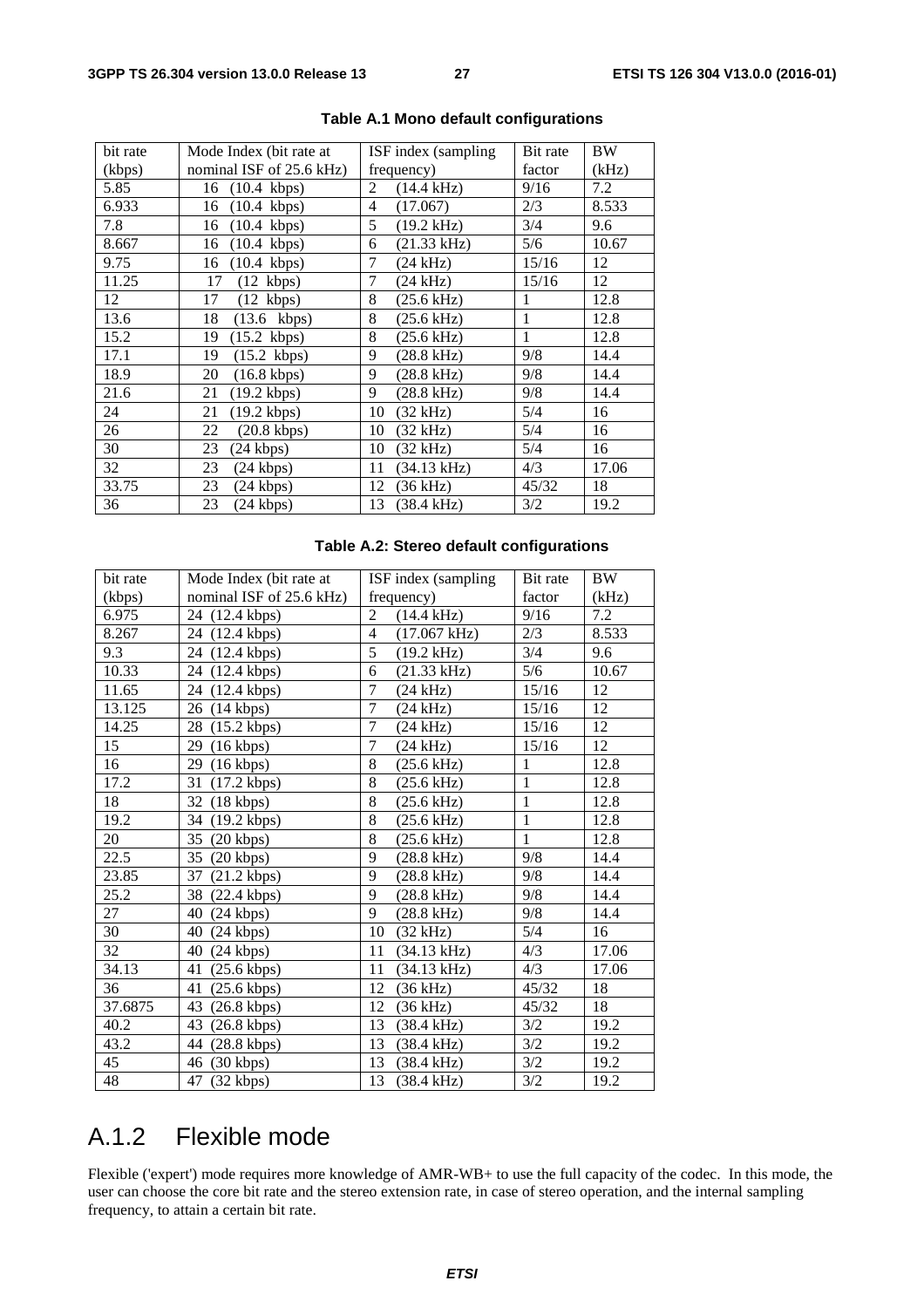The usage is as follows:

|                 | AmrwbPlusEncode -mi <mode> [-isf <factor>] [-lc] [-dtx] [-ff &lt;3qp/raw&gt;]<br/>-if <infile.wav> -of <outfile.wb+> [-cf <configfile.txt>]</configfile.txt></outfile.wb+></infile.wav></factor></mode>                                    |
|-----------------|--------------------------------------------------------------------------------------------------------------------------------------------------------------------------------------------------------------------------------------------|
| Where           |                                                                                                                                                                                                                                            |
| AmrwbPlusEncode | Name of the AMR-WB+ encoder program either compiled from the floating-point<br>C-code of this specification or from the fixed-point C-code of [1].                                                                                         |
| -mi             | Mode Index<br>$0.8$ AMR-WB<br>1013 AMR-WB+ special modes<br>$16.23$ AMR-WB+ mono modes<br>2447 AMR-WB+ stereo modes                                                                                                                        |
| $-$ isf         | Internal Sampling Frequency factor<br>0.51.5<br>If this option is missing, the default is $1.0$                                                                                                                                            |
| $-1c$           | Low complexity (for AMR-WB+ modes)<br>If this option is missing, the default is to use normal encoding.<br>Note: This option is designed for terminal-based encoding. For optimal quality, it<br>is recommended to not use this parameter. |
| $-dtx$          | Enables VAD/DTX functionality (only for AMR-WB modes)<br>If this option is missing, the default is NO DTX                                                                                                                                  |
| $-ff$           | File format:<br>3gp<br>raw<br>If this option is missing, the default is 3gp file format.                                                                                                                                                   |
| $-$ if          | Input audio WAV file<br>Supported audio sampling rates are 8, 16, 24, 32, 48, 11.025, 22.05, 44.1 kHz<br>Modes 08 require 16 kHz input audio sampling rate.<br>Modes 1013 require 16 or 24 kHz audio sampling rate.                        |
| $-$ of          | Output file (according to the -ff argument)                                                                                                                                                                                                |
| $-cf$           | Configuration file: an auxiliary file that can be used for bit rate switching                                                                                                                                                              |

The mode index (mi) can be found in Tables 21 and 25 of 26.290 [2] and the Internal Sampling Frequency (ISF) in Table 24 of 26.290 [2].

Table 21 of 26.290 [2] contains the AMR-WB–compatible modes and four AMR-WB+ special modes (mode index 10- 13). The AMR-WB+ special modes have a fixed ISF (ISF index = 0 from Table 24 of 26.290 [2]). The codec can switch dynamically between the AMR-WB and AMR-WB+ special modes (Table 21 of 26.290 [2]) if AMR-WB+ is operated at 16 kHz.

Table 25 of 26.290 [2] contains the AMR-WB+ mono and stereo modes. The core and stereo mode indices of Table 25 of 26.290 [2] correspond to Tables 22 and 23 of 26.290 [2]. The bit rates specified in Table 25 of 26.290 [2] are for a nominal ISF of 25600 Hz (bit rate factor  $= 1.0$ ). The output bit rate can be computed by multiplying the bit rate value from Table 25 of 26.290 [2] and the bit rate factor from Table 24 of 26.290 [2].

#### **Stereo flexibility**

In case of stereo operation, the flexible mode provides some degree of flexibility for trade-off between mono and stereo extension bit rates. This can be content dependent where higher or lower stereo extension bit rates can be used depending on the correlation between the two channels. In Table 25 of 26.290 [2], there are 24 stereo modes (mode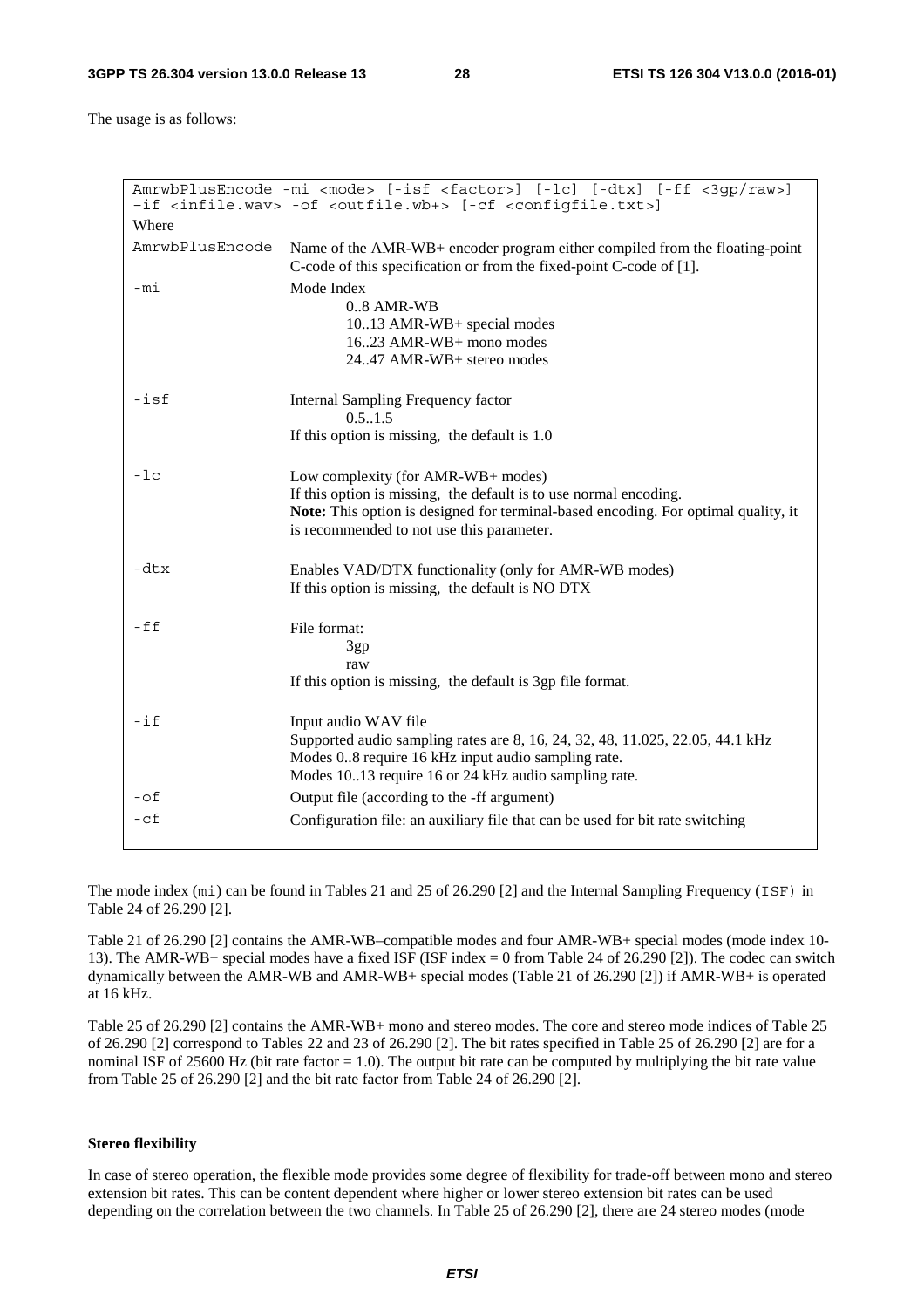indices 24 to 47). These modes correspond to the 8 core mono modes where 3 different extension rates are combined with each core mode. For example, mode indices 39, 40, and 41 correspond to a core bit rate of 19.2 kbps combined with stereo extension rates of 4.0, 4.8, and 6.4 kbps, respectively. This results in total bit rates of 23.2, 24.0, and 25.6 kbps. In these stereo modes, the ratio between the stereo extension rate and the total bit rate is 17.1%, 20%, and 25%, respectively.

#### **Choosing encoded bandwidth**

The flexibility in choosing the ISF gives the user the choice to adjust the coded audio bandwidth depending on the input signal. For instance, in case of speech signals, a bandwidth up to 14 kHz is sufficient to attain transparent quality.

To determine the AMR-WB+ mode, one approach could be to first determine the bandwidth of the signal that required to be encoded. Table 24 of 26.290 [2] can be used to choose the ISF. Then the core and stereo rates are chosen from Tables 25, 22, and 23 of 26.290 [2]. (Note that these bit rates should be scaled with the bit rate factor from Table 24 of 26.290 [2].)

Further tuning can be done by adjusting the ISF. The HF encoding uses relatively few bits compared to the LF; therefore, the LF part of the signal has a higher definition than the HF. Therefore, increasing the ISF can be considered even in cases where the resulting bandwidth might exceed the input signal bandwidth if the bit budget allows it.

The graph below explains the three different possibilities.

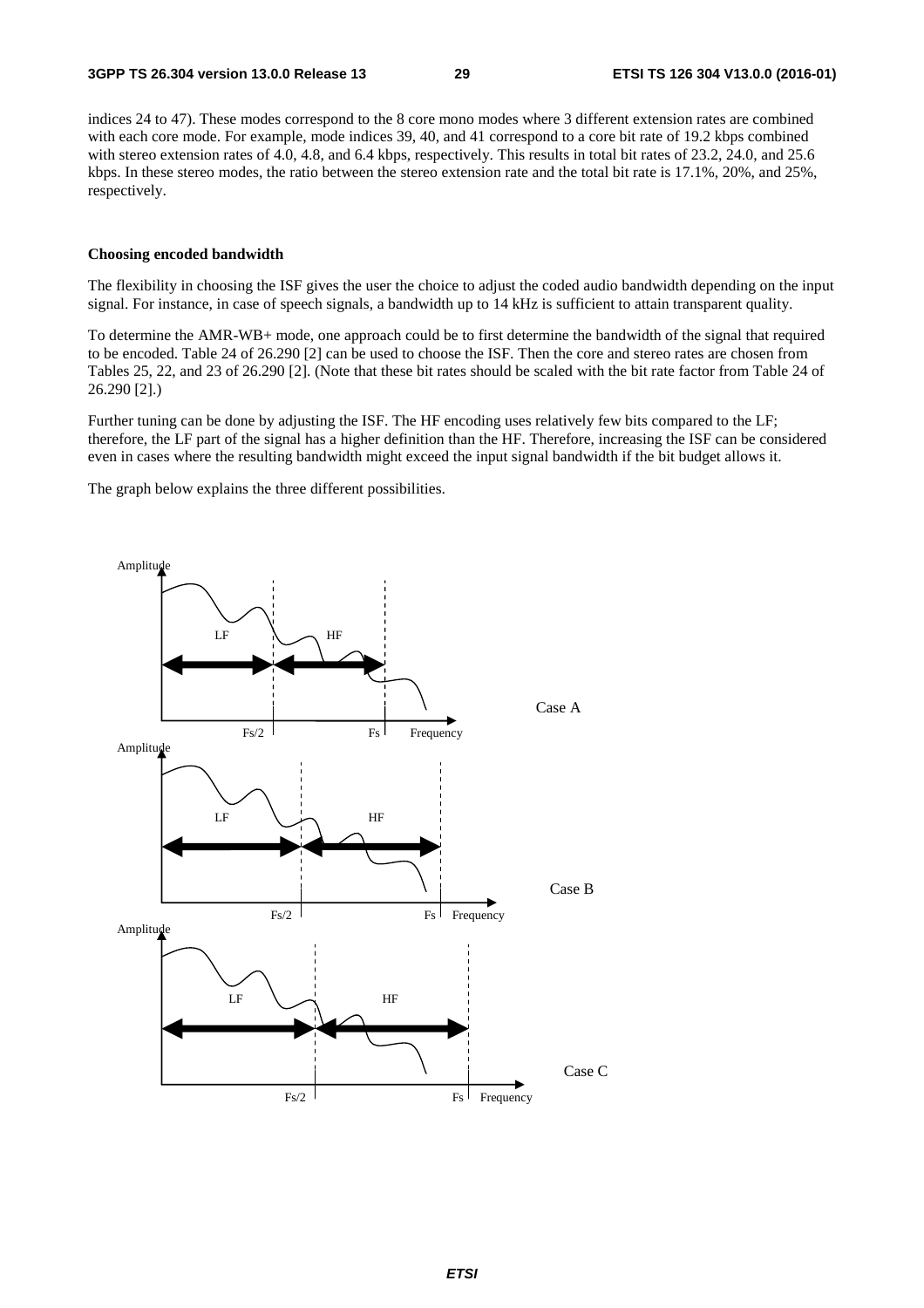#### **3GPP TS 26.304 version 13.0.0 Release 13 30 ETSI TS 126 304 V13.0.0 (2016-01)**

Case A is when the ISF is set to be smaller than the signal spectrum. This can be used when the bit rate or the CPU load has to be reduced.

Case B is probably the most usual situation. The signal spectrum is matched with the ISF.

Case C can be used when high quality is required and an adequate bit rate budget is available. In this case, the HF exceeds the signal bandwidth, but the bits allocated for the HF will be used to encode the active part only. For example, this case can be used to encode a signal with input bandwidth limited to 14 kHz at a bit rate of 36 kbps. If we use mode index 36 (24 kbps at nominal ISF) and ISF of 38.4 kHz (bit rate factor 1.5), the resulting bit rate will be 36 kbps with the LF encoded up to 9.6 kHz and the HF from 9.6 to 14 kHz.

#### **Bit rate switching using a configuration file**

Bit rate switching can be simulated using an auxiliary configuration file. The option -cf refers to a text file that allows for changing Mode Index and ISF dynamically during a program run. The configuration file contains a time reference, a specific extension (AMR-WB or AMR-WB+), mode index (mi), and an internal sampling frequency (ISF), used to encode at that specific time. The encoder keeps the last setting to encode the remaining part of the file. To use -cf option to switch between AMR-WB and AMR-WB+ special modes, input files at 16 kHz sampling rate need to be used and the decoder needs to use the option -fs 16000 (see Section A.2 below).

Each configuration file consists of 4 columns consisting of "time" "ext" "mode\_index" "fscale".

"time" is specified in seconds and must always be  $> 0$ .

"extension" is 0 or 1 for choosing AMR-WB or AMR-WB+ modes.

"mi" =  $[0..47]$ , where  $[0..15]$  is AMR-WB and AMR-WB+ special modes, and  $[16..47]$  is for AMR-WB+ extension modes

"isf"= [0.5..1.5] for AMR-WB+ extension modes, and represent the bit rate factor. 'isf' is set to zero for mode indices 0 to 15.

The following is an example of a configuration file for switching between AMR-WB and AMR-WB+ special modes.

| #time | Extension | mı                | isf |
|-------|-----------|-------------------|-----|
| 0.08  |           | 10                | 0.0 |
| 1.08  | 0         |                   | 0.0 |
| 2.08  |           | 10                | 0.0 |
| 3.08  | 0         | $\mathbf{\Omega}$ | 00  |

Here, 'time' is in seconds, and 'extension'=0 means AMR-WB and 'extension'=1 means AMR-WB+. The value of 'isf' for modes 0-15 must be zero. In this example, the encoder will use the initial configuration up to first 80 ms. At 80 ms it will start encoding with AMR-WB+ mode 10 (13.6 kbps). At time instant 1080 ms, it will start encoding with AMR-WB mode 7 (23.05 kbps). At time instant 2080 ms, it will start encoding with AMR-WB+ mode 10. Finally, at time instant 3080 ms, it will start encoding with AMR-WB mode 0 (6.6 kbps) till the end of the file. This can be seen as using the initial configuration for the first 80 ms, using mode 10 for 1 second, using mode 7 for 1 second, using mode 10 for 1 second, and using mode 0 for the remaining of the file.

In the above example, if the following command line is used:

AmrwbPlusEncode -ff raw -mi 12 -cf switch\_amrwb.txt -if Input.wav -of bit\_stream then the first 80 ms will be encoded with AMR-WB+ mode 12.

The example below shows a configuration file where mode index and ISF are switched.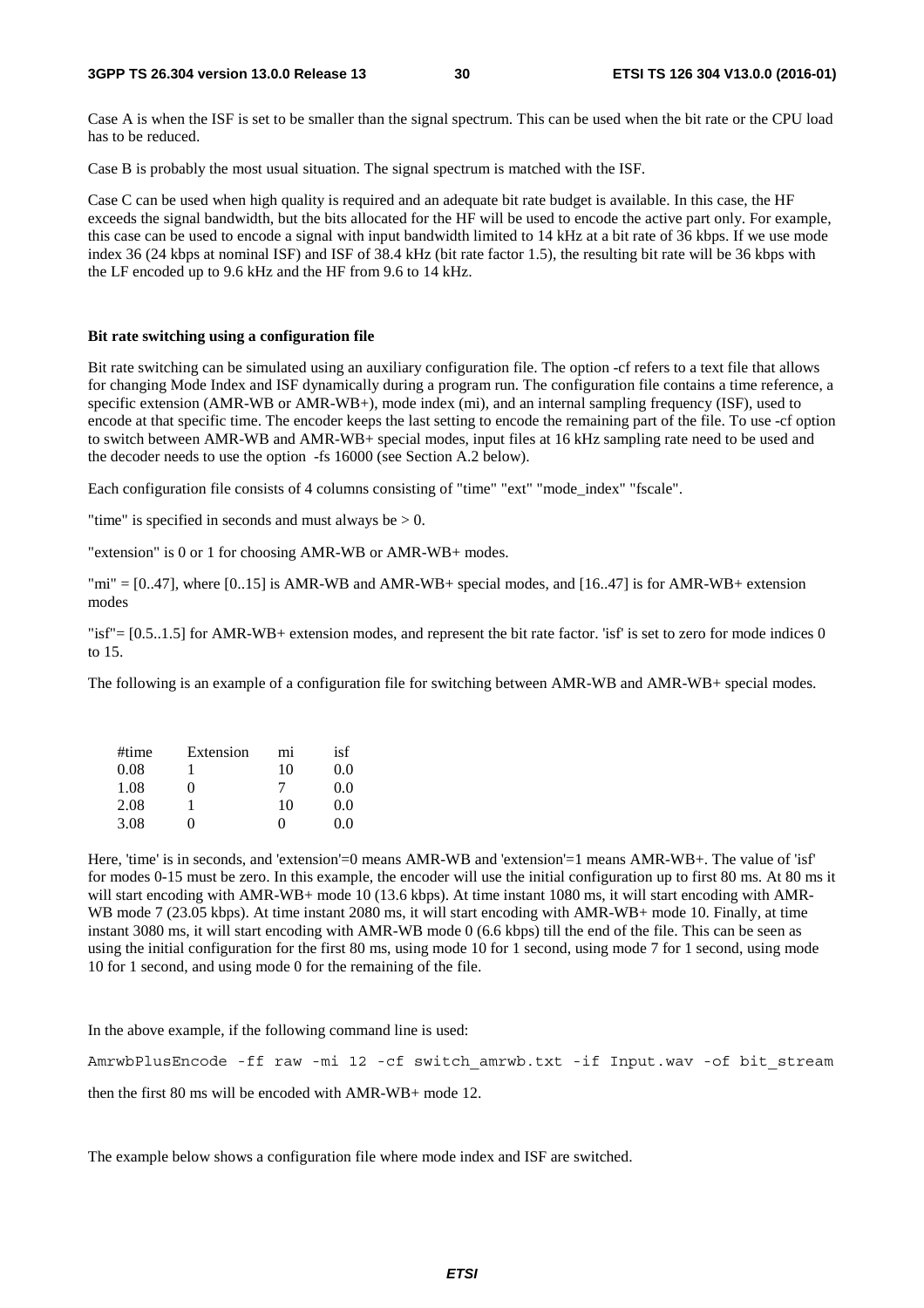| #time | Extension | mi | isf |
|-------|-----------|----|-----|
| 0.5   |           | 16 | 1.0 |
| 1.0   | 1         | 20 | 1.5 |
| 2.0   | 1         | 23 | 1.5 |
| 3.0   | 1         | 35 | 0.8 |
| 4.0   | 1         | 40 | 1.0 |
| 5.0   |           | 47 | 1.5 |
| 10.0  |           | 23 | 1.0 |
|       |           |    |     |

### A.2 Decoder usage

The decoder usage is as follows:

| AmrwbPlusDecode [-ff <3gp/raw>] [-fs <fs hz="">][-mono] [-limiter] -if<br/><infile.wb+> -of <outfile.wav> [-fer <error.txt>]</error.txt></outfile.wav></infile.wb+></fs> |                                                                                                                                                        |  |  |  |
|--------------------------------------------------------------------------------------------------------------------------------------------------------------------------|--------------------------------------------------------------------------------------------------------------------------------------------------------|--|--|--|
| Where                                                                                                                                                                    |                                                                                                                                                        |  |  |  |
| AmrwbPlusDecode                                                                                                                                                          | Name of the AMR-WB+ decoder executable either compiled from the floating-point C-<br>code of this specification or from the fixed-point C-code of [1]. |  |  |  |
| -ff                                                                                                                                                                      | File format:<br>3gp<br>raw<br>The default is 3gp file format.                                                                                          |  |  |  |
| -fs                                                                                                                                                                      | Output sampling rate (if this option is missing the default value of 48 kHz is used)                                                                   |  |  |  |
| -mono                                                                                                                                                                    | Forces mono decoding for stereo encoded inputs.                                                                                                        |  |  |  |
| -limiter                                                                                                                                                                 | To avoid output clipping (recommended)                                                                                                                 |  |  |  |
| $-$ if                                                                                                                                                                   | Input AMR-WB+ bitstream file (according to the -ff argument)                                                                                           |  |  |  |
| $- of$                                                                                                                                                                   | Output audio WAV file                                                                                                                                  |  |  |  |
| -fer                                                                                                                                                                     | Frame erasure file for simulating frame erasures.                                                                                                      |  |  |  |

The output sampling rate can be chosen in function of the hardware. The decoder is able to support 8, 16, 24, 32 and 48kHz or 11.025, 22.050 and 44.1kHz. The sampling rate cannot be changed at run time. The default value is 48 kHz which is recommended. If the decoder receives modes 0 to 15 the default sampling frequency is 16 kHz.

The limiter option will increase quality when the signal contains saturations and will not degrade otherwise. It is recommended to always activate the limiter option.

Frame erasure text files can be used for simulating frame erasures. They are constructed as text files (ASCII) with one flag "0" or "1" per line. There is one line per codec (transmission) frame. "0" indicates proper reception of the frame and "1" a frame erasure.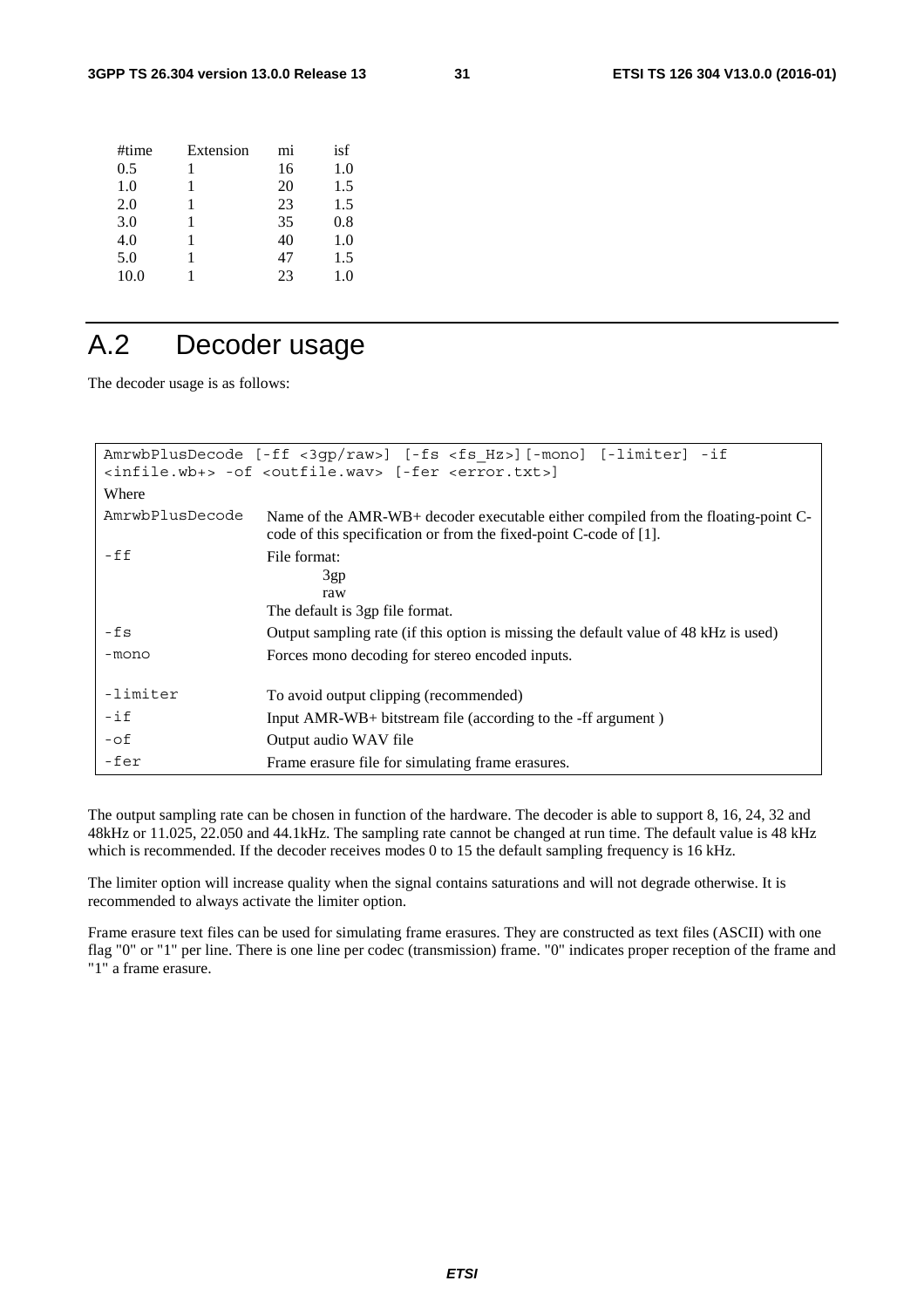### Annex B (informative): Change history

| <b>Change history</b> |                 |           |           |                |                                                                                                                                                                                                                        |       |                 |
|-----------------------|-----------------|-----------|-----------|----------------|------------------------------------------------------------------------------------------------------------------------------------------------------------------------------------------------------------------------|-------|-----------------|
| Date                  | TSG SA#         | TSG Doc.  | <b>CR</b> | Rev            | Subject/Comment                                                                                                                                                                                                        | Old   | <b>New</b>      |
| 2004-09               | 25              | SP-040640 |           |                | Approved at TSG SA#25                                                                                                                                                                                                  | 2.0.0 | 6.0.0           |
| 2004-12               | 26              | SP-040841 | 001       |                | Incorrect definition of mode index for SID frames                                                                                                                                                                      | 6.0.0 | 6.1.0           |
| 2004-12               | 26              | SP-040841 | 002       |                | Correction of TCX coding selection for MMS encoder                                                                                                                                                                     | 6.0.0 | 6.1.0           |
| 2004-12               | 26              | SP-040841 | 003       |                | Misread of energy buffer in coding mode selection in MMS                                                                                                                                                               | 6.0.0 | 6.1.0           |
|                       |                 |           |           |                | encoder. Correction of energy buffer initialisation                                                                                                                                                                    |       |                 |
| $2004 - 12$           | 26              | SP-040841 | 004       |                | Correction of stereo bit allocation tables                                                                                                                                                                             | 6.0.0 | 6.1.0           |
| 2004-12               | 26              | SP-040841 | 005       |                | Optimization of error concealment operation                                                                                                                                                                            | 6.0.0 | 6.1.0           |
| 2004-12               | 26              | SP-040841 | 006       |                | Stereo operation of pre-echo mode, saturation of gain_shape                                                                                                                                                            | 6.0.0 | 6.1.0           |
| 2004-12               | 26              | SP-040841 | 007       |                | Stereo operation of pre-echo mode, alignment of encoder and<br>decoder                                                                                                                                                 | 6.0.0 | 6.1.0           |
| 2004-12               | 26              | SP-040841 | 008       |                | Addition of support for file formats and improved command line                                                                                                                                                         | 6.0.0 | 6.1.0           |
| 2004-12               | 26              | SP-040841 | 009       |                | Source code editorial changes                                                                                                                                                                                          | 6.0.0 | 6.1.0           |
| 2004-12               | 26              | SP-040841 | 010       |                | Removal of complexity counters                                                                                                                                                                                         | 6.0.0 | 6.1.0           |
| 2004-12               | 26              | SP-040841 | 011       |                | <b>Editorial changes</b>                                                                                                                                                                                               | 6.0.0 | 6.1.0           |
| 2004-12               | 26              | SP-040841 | 012       |                | Void. This CR in S4-040722 (Title: Editorial changes) was<br>meant to TS 26.290 (as CR 004) and not to TS 26.304 ! The<br>CR was implemented instead in TS 26.290 v. 6.1.0 and a<br>remark was put in the CR database. | 6.0.0 | 6.1.0           |
| 2004-12               | 26              | SP-040841 | 013       |                | Removal of the eid tool                                                                                                                                                                                                | 6.0.0 | 6.1.0           |
| 2004-12               | 26              | SP-040841 | 014       |                | Addition of frame erasure simulation at the decoder                                                                                                                                                                    | 6.0.0 | 6.1.0           |
| 2004-12               | 26              | SP-040841 | 015       |                | Removal of two unused stereo rates                                                                                                                                                                                     | 6.0.0 | 6.1.0           |
| 2004-12               | 26              | SP-040841 | 016       |                | Removal of extStMode                                                                                                                                                                                                   | 6.0.0 | 6.1.0           |
| 2005-03               | 27              | SP-050096 | 019       |                | AMR-WB/AMR-WB+ switching                                                                                                                                                                                               | 6.1.0 | 6.2.0           |
| 2005-03               | 27              | SP-050096 | 020       | $\overline{c}$ | Clean-up of unused C-code functions                                                                                                                                                                                    | 6.1.0 | 6.2.0           |
| 2005-03               | 27              | SP-050096 | 021       | 1              | Correction of misbehaviour of constrained cholesky                                                                                                                                                                     | 6.1.0 | 6.2.0           |
| 2005-03               | 27              | SP-050096 | 022       |                | Source code bit exact editorial changes                                                                                                                                                                                | 6.1.0 | 6.2.0           |
| 2005-03               | 27              | SP-050096 | 023       | 2              | Correction of last frame processing                                                                                                                                                                                    | 6.1.0 | 6.2.0           |
| 2005-03               | 27              | SP-050096 | 024       | 1              | Correction of frame erasure concealment                                                                                                                                                                                | 6.1.0 | 6.2.0           |
| 2005-03               | 27              | SP-050096 | 025       |                | Correction of references and terminology                                                                                                                                                                               | 6.1.0 | 6.2.0           |
| 2005-06               | 28              | SP-050252 | 026       |                | Correction of DTX handling in AMR-WB modes                                                                                                                                                                             | 6.2.0 | 6.3.0           |
| 2005-06               | 28              | SP-050252 | 027       |                | Remove IF2 header in AMR-WB bitstream                                                                                                                                                                                  | 6.2.0 | 6.3.0           |
| 2005-06               | 28              | SP-050252 | 028       |                | Decoder synchronization after frame erasures                                                                                                                                                                           | 6.2.0 | 6.3.0           |
| 2005-06               | 28              | SP-050252 | 029       |                | Correction for buffer reading in low complexity encoder                                                                                                                                                                | 6.2.0 | 6.3.0           |
| 2005-06               | 28              | SP-050252 | 030       |                | Correction to a wrong function call                                                                                                                                                                                    | 6.2.0 | 6.3.0           |
| 2005-06               | 28              | SP-050252 | 031       |                | Correction of mode switching using configuration file                                                                                                                                                                  | 6.2.0 | 6.3.0           |
| 2005-06               | 28              | SP-050252 | 032       |                | Correction of information printed by decoder in DTX frames                                                                                                                                                             | 6.2.0 | 6.3.0           |
| 2005-06               | 28              | SP-050252 | 033       |                | Correction of library function for 3GP file format                                                                                                                                                                     | 6.2.0 | 6.3.0           |
| 2005-06               | 28              | SP-050252 | 034       |                | Support for input files with sampling frequency other than 48<br>kHz                                                                                                                                                   | 6.2.0 | 6.3.0           |
| 2005-09               | 29              | SP-050425 | 0035      |                | Correction to frame erasure concealment                                                                                                                                                                                | 6.3.0 | 6.4.0           |
| 2006-03               | 31              | SP-060012 | 0036      |                | Correction to end-of-file logic and initialisation in AMR-WB<br>modes                                                                                                                                                  | 6.4.0 | 6.5.0           |
| 2006-03               | 31              | SP-060012 | 0037      |                | Correction to unnecessary look ahead in encoder                                                                                                                                                                        | 6.4.0 | 6.5.0           |
| 2006-03               | 31              | SP-060012 | 0038      |                | Correction to memory initialization and memory overwrite<br>when switching between AMR-WB and AMR-WB+ modes                                                                                                            | 6.4.0 | 6.5.0           |
| 2006-03               | 31              | SP-060012 | 0039      |                | Correction to VC 6.0 compilation warnings                                                                                                                                                                              | 6.4.0 | 6.5.0           |
| 2006-06               | 32              | SP-060353 | 0040      |                | Correction to switching between AMR-WB and AMR-WB+                                                                                                                                                                     | 6.5.0 | 6.6.0           |
|                       |                 |           |           |                | modes                                                                                                                                                                                                                  |       |                 |
| 2006-06               | 32              | SP-060353 | 0041      |                | Correction to default stereo codec configurations                                                                                                                                                                      | 6.5.0 | 6.6.0           |
| 2007-03               | $\overline{35}$ | SP-070029 | 0042      |                | Reference to users guide                                                                                                                                                                                               | 6.6.0 | 7.0.0           |
| 2008-12               | 42              |           |           |                | Version for Release 8                                                                                                                                                                                                  | 7.0.0 | 8.0.0           |
| 2009-12               | 46              |           |           |                | Version for Release 9                                                                                                                                                                                                  | 8.0.0 | 9.0.0           |
| 2011-03               | 51              |           |           |                | Version for Release 10                                                                                                                                                                                                 | 9.0.0 | 10.0.0          |
| 2012-09               | $\overline{57}$ |           |           |                | Version for Release 11                                                                                                                                                                                                 |       | 10.0.0 11.0.0   |
| 2012-10               |                 |           |           |                | Correction of Change History                                                                                                                                                                                           |       | 11.0.0 11.0.1   |
| 2014-09               | 65              |           |           |                | Version for Release 12                                                                                                                                                                                                 |       | 11.0.1 12.0.0   |
| 2015-12               | 70              |           |           |                | Version for Release 13                                                                                                                                                                                                 |       | $12.0.0$ 13.0.0 |